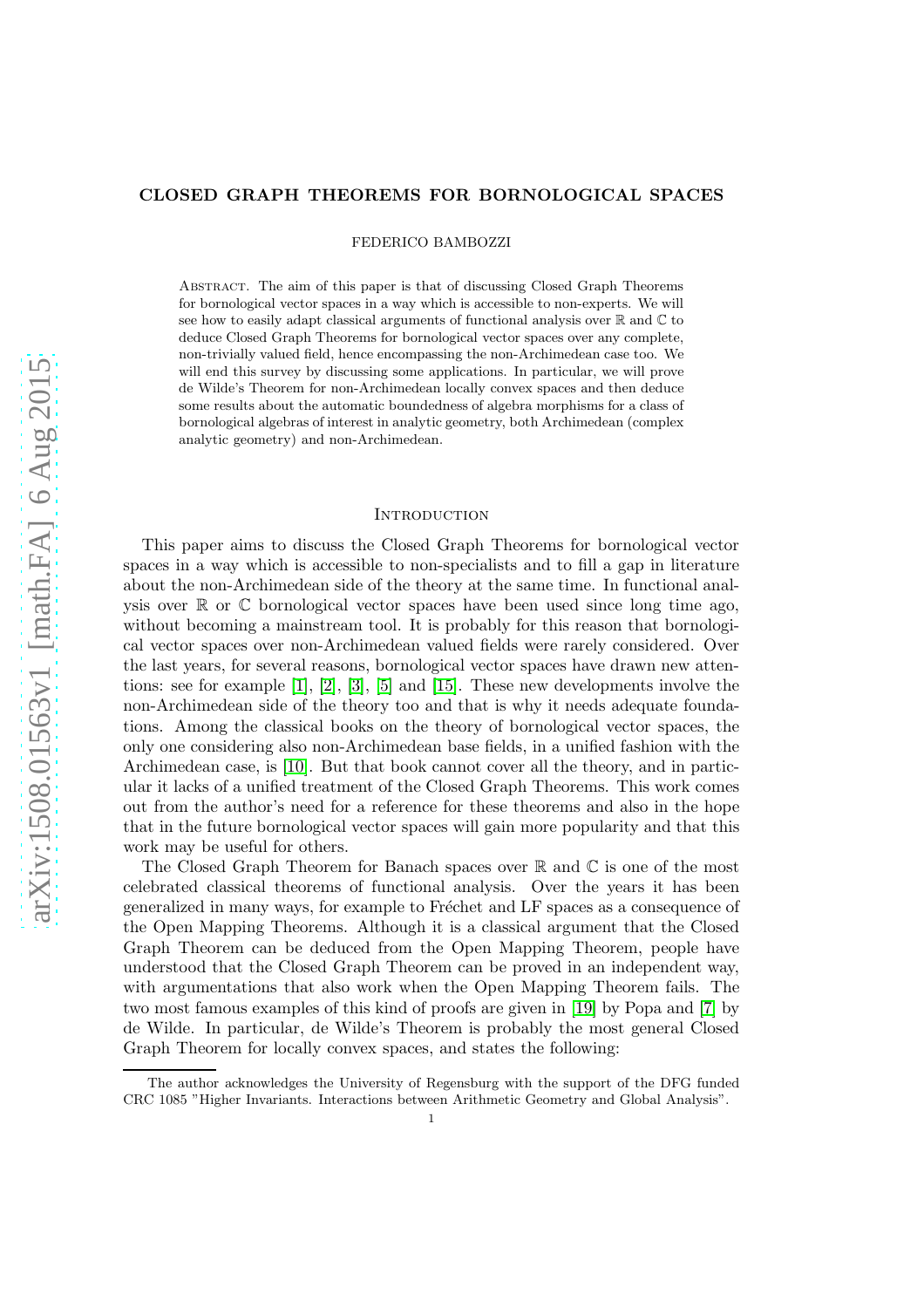## 2 FEDERICO BAMBOZZI

Theorem 0.1. (De Wilde's Closed Graph Theorem)

If  $E$  is an ultrabornological locally convex space and  $F$  is a webbed locally convex space over  $\mathbb R$  or  $\mathbb C$ , then every linear map  $f : E \to F$  which has bornologically closed graph with respect to the convex bornologies on E and F that are generated by all bounded Banach disks in  $E$  and in  $F$ , respectively, is continuous even if regarded as a mapping into the ultrabornologification  $F_{\text{uborn}}$  of  $F$ .

The terminology of the theorem will be explained in the course of this work. What is interesting to notice is that, although we would like to prove a theorem for locally convex spaces we are naturally led to talk about bornologies and bounded maps. Popa's Theorem, on the contrary, is an explicit bornological statement which is the Archimedean case of our Theorem [2.7.](#page-12-0)

The content of the paper is the following: in the first section we give an overview of the theory of bornological vector spaces. In particular, since we adopt the unusual attitude of discussing the Archimedean and non-Archimedean case of the theory at the same time, we spend some time in recalling basic definitions and discuss in details the notions from the theory bornological vector spaces that will be used. In the second section we will introduce the notion of bornological nets and then give the main examples of bornological vector spaces endowed with nets. We will then deduce our first Closed Graph Theorem, which is the unified version of Popa's Theorem (cf. [\[19\]](#page-27-1)), stated as follows:

**Theorem 0.2.** Let  $E$  and  $F$  be separated convex bornological vector spaces, where E is complete and F has a net compatible with its bornology. Then, every linear map  $f : E \to F$  with bornologically closed graph is bounded.

In the subsequent section the notion of bornological net is generalized by the notion of bornological web and the analogous Closed Graph Theorem for webbed bornological vector spaces is proved quite easily as a consequence of the previous discussion. In this case our theorem is the direct generalization, for all base fields, of the Closed Graph Theorem proved by Gach in [\[8\]](#page-26-6), Theorem 4.3. In the last section we discuss some applications of the theorems we proved. We will see how one can deduce Isomorphism Theorems from Closed Graph Theorems and following [\[8\]](#page-26-6) we will see how de Wilde's Closed Graph Theorem can be deduced. We would like to remark that for non-Archimedean base fields we need to add some restrictions, that do not affect the Archimedean side of the theory. Our generalization of de Wilde's Theorem is the following:

**Theorem 0.3.** If E is an ultrabornological locally convex space and F is a polar webbed locally convex space defined over a spherically complete field K, then every linear map  $f : E \to F$  which has bornologically closed graph with respect to the  $convex\,\,bornologies\,\,on\,\,E\,\,and\,\,F\,\,that\,\,are\,\,generated\,\,by\,\,all\,\,bounded\,\,Banach\,\,disks$ in  $E$  and in  $F$ , respectively, is continuous even if regarded as a mapping into the ultrabornologification  $F_{\text{uborn}}$  of  $F$ .

Therefore, in order to deduce de Wilde's Theorem for non-Archimedean base fields we needed to suppose that the base field K is spherically complete and that  $F$  is a polar locally convex space (cf. Definition [4.16\)](#page-21-0), conditions which are always satisfied when K is Archimedean. We remark that these hypothesis on K and F are only used in Lemma [4.19](#page-22-0) and in Lemma [4.20;](#page-22-1) one might ask if it is possible to prove that lemmata without these restrictions. We do not address this problem in this work.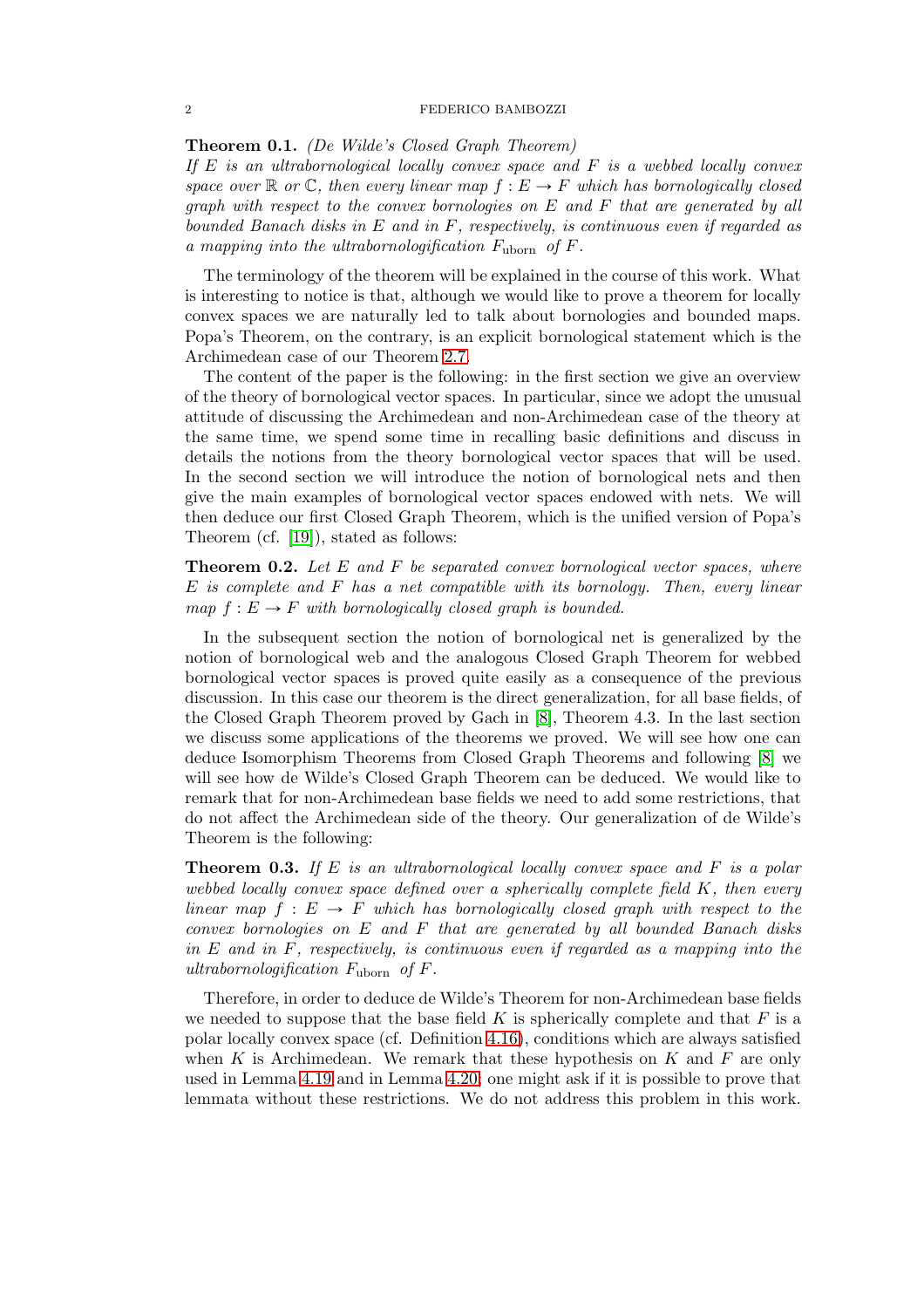Finally, in the last part of the paper we show how to use the Closed Graph Theorems for bornological spaces to deduce that all algebra morphisms between dagger affinoid algebras, as defined in [\[1\]](#page-26-0), are bounded. This application, and others coming in [\[3\]](#page-26-2) and planned in future works, are our main motivations for this study.

### 1. Bornological spaces and Closed Graph Theorems

**Closed graph.** Let  $u : E \to F$  be a map of sets, then the set

$$
\Gamma(u) = \{(x, y) \in E \times F \mid y = u(x) \}
$$

is called the graph of  $u$ . If  $E$  and  $F$  are Hausdorff topological spaces and  $u$  a continuous map, then  $\Gamma(u)$  is a closed subspace of  $E \times F$  endowed with the product topology. This is a basic property of Hausdorff topological spaces. If  $E$  and  $F$  are vector spaces over a field K and u is a linear map, then  $\Gamma(u)$  is a vector subspace of  $E \times F$ . If E and F are separated bornological vector spaces over a complete, non-trivially valued field K and u is linear and bounded, then  $\Gamma(u)$  is bornologically closed in  $E\times F$  endowed with the product bornology (see below for what it means for a subset of a bornological vector space to be bornologically closed). This assertion is pretty easy to check. Let  $(x_n, u(x_n))$  be a sequence of elements of  $\Gamma(u)$  which converges bornologically to  $(x, y)$  in  $E \times F$ . Then, by definition of product bornology,  $x_n \to x$  in E and  $u(x_n) \to y$  in Y. Since u is bounded, the sequence  $(u(x_n))$  converges bornologically to  $u(x)$  and since Y is separated, we must have  $y = u(x)$ . Therefore  $(x, y) \in \Gamma(u)$  and  $\Gamma(u)$  is bornologically closed in  $E \times F$ .

The Closed Graph Theorems are converses of the above statements for some special class of bornological or topological  $K$ -vector spaces. Here we pursue the main ideas of [\[8\]](#page-26-6) for which the bornological Closed Graph Theorems are of more fundamental nature and extend it for non-Archimedean base fields. The statements of our Closed Graph Theorems assert that if  $u : E \to F$  is a linear map which has bornologically closed graph then it is bounded when  $E$  and  $F$  belong to some particular classes of bornological vector spaces: we will prove it when  $E$  is a complete bornological vector space and  $F$  a separated bornological vector space endowed with a net, in Section [2,](#page-7-0) and when  $F$  is endowed with a web in Section [3.](#page-15-0) Both the proofs of these sections are adaptations of results from [\[11\]](#page-26-7) and [\[8\]](#page-26-6) on bornological vector spaces over Archimedean base fields to any non-trivially valued, complete base field K Archimedean or not.

Bornologies. Bornological vector spaces are well studied objects in functional analysis over R and C. They are not mainstream, as the theory of topological or locally convex vector spaces, but they are often useful in addressing problems for locally convex spaces and they found a good amount of applications. Thus, during the years, a good amount of work has been done to study the properties of bornological vector spaces and algebras over  $\mathbb R$  and  $\mathbb C$ : for examples [\[11\]](#page-26-7), [\[12\]](#page-26-8), [\[13\]](#page-26-9), [\[20\]](#page-27-2), [\[15\]](#page-27-0) discuss various aspects and applications of the theory. On the other hand, for non-Archimedean base fields the theory has never got much attention. The only works known to the author which deal with bornological vector spaces over non-Archimedean base fields date back to many years ago and they often discuss the non-Archimedean base field case as a mere example, interesting for working out general theories and general theorems, pursuing a "Bourbaki" study of the subject; however, this side of the theory were seldom thought to have applications to "real"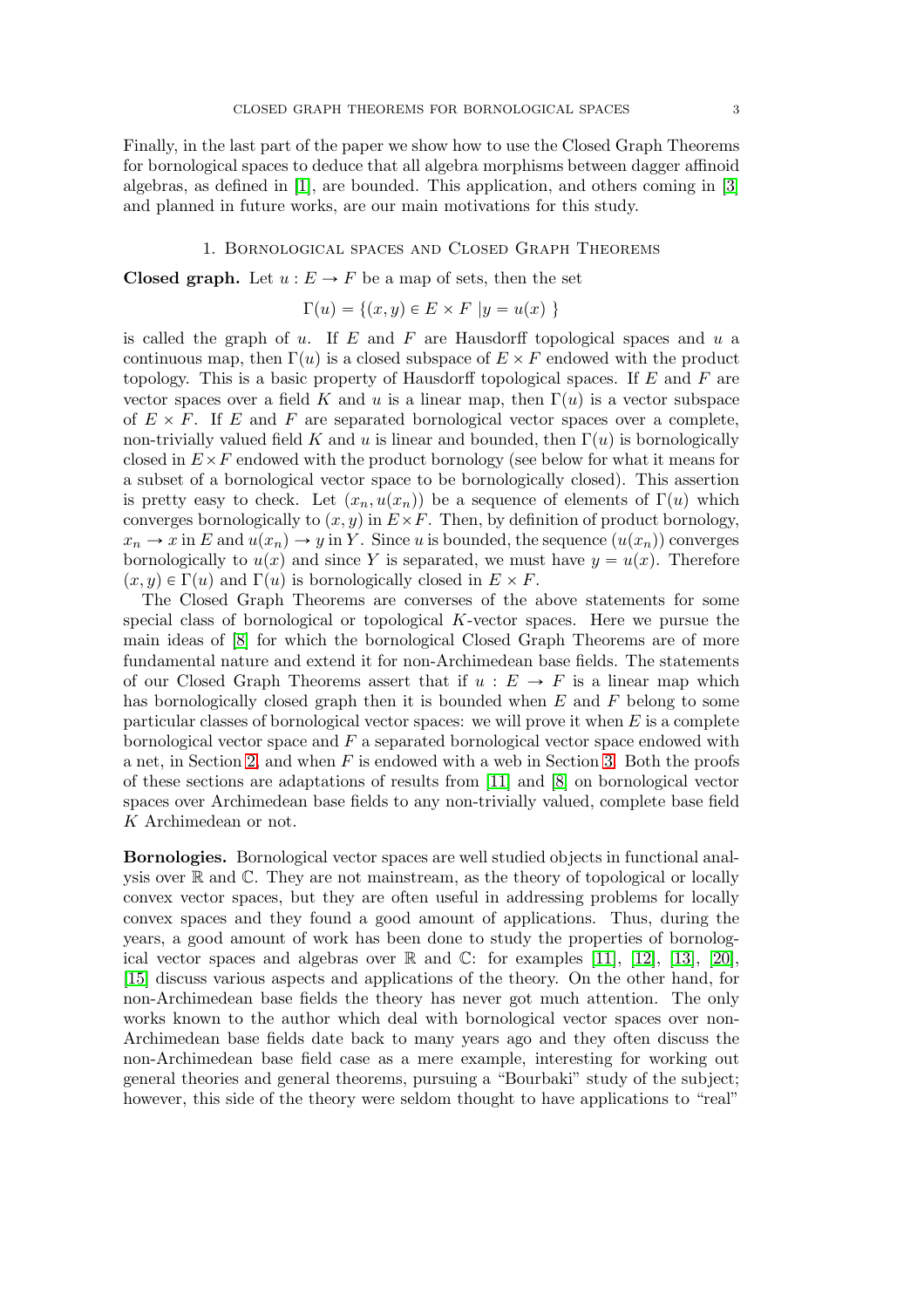mathematics. An example of this kind of work is [\[10\]](#page-26-4). In recent years a renewed interest in the theory of bornological vector spaces may challenge this attitude: for example, on the Archimedean side of the theory, one has the work [\[15\]](#page-27-0), [\[16\]](#page-27-3), [\[17\]](#page-27-4) showing the usefulness of bornological vector spaces in non-commutative geometry and representation theory and [\[1\]](#page-26-0), [\[5\]](#page-26-3), [\[2\]](#page-26-1) where also the theory of non-Archimedean bornological vector spaces and algebras is used in analytic geometry and higher order local field theory. We will recall the basis of the theory of bornoloogical vector spaces as far as needed for our scopes.

**Definition 1.1.** Let X be a set. A bornology on X is a collection  $\beta$  of subsets of X such that

- (1) B is a covering of X, i.e.  $\forall x \in X, \exists B \in \mathcal{B}$  such that  $x \in \mathcal{B}$ ;
- (2) B is stable under inclusions, i.e.  $A \subset B \in \mathcal{B} \Rightarrow A \in \mathcal{B}$ ;
- (3) B is stable under finite unions, i.e. for each  $n \in \mathbb{N}$  and  $B_1, ..., B_n \in \mathcal{B}$ ,  $\binom{n}{k}$  $B_i \in \mathcal{B}$ .
	- $i=1$

A pair  $(X,\mathcal{B})$  is called a bornological set, and the elements of B are called bounded subsets of X (with respect to  $\mathcal{B}$ , if it is needed to specify). A family of subsets  $A \subset B$  is called a basis for B if for any  $B \in B$  there exist  $A_1, \ldots, A_n \in A$ such that  $B \subset A_1 \cup \cdots \cup A_n$ . A morphism of bornological sets  $\varphi : (X, \mathcal{B}_X) \to (Y, \mathcal{B}_Y)$ is defined to be a bounded map  $\varphi : X \to Y$ , i.e. a map of sets such that  $\varphi(B) \in \mathcal{B}_Y$ for all  $B \in \mathcal{B}_X$ .

From now on let's fix a complete, non-trivially valued field  $K$ . We will use the notation  $K^{\circ} = \{x \in K | |x| \leq 1\}$ . Clearly K has a natural structure of bornological field.

**Definition 1.2.** A bornological vector space over K is a K-vector space E along with a bornology on the underlying set of E for which the maps  $(\lambda, x) \mapsto \lambda x$  and  $(x, y) \mapsto x + y$  are bounded.

We will only work with bornological vector spaces whose bounded subsets can be described using convex subsets, in the following way.

**Definition 1.3.** Let E be a K-vector space. A subset  $B \subset E$  is called balanced if for every  $\lambda \in K^{\circ}$  one has that  $\lambda B \subset B$ . A subset  $B \subset E$  is called absolutely convex (or disk) if

- (1) for K Archimedean, it is convex and balanced, where convex means that for every  $x, y \in B$  and  $t \in [0, 1]$  then  $(1 - t)x + ty \in B$ ;
- (2) for K non-Archimedean, it is a K°-submodule of E.

The definition of absolutely convex subset of  $E$  is posed in two different ways, depending on K being Archimedean of non-Archimedean, although the formal properties are essentially the same in both cases. Moreover, using the theory of generalized rings (in the sense of Durov [\[6\]](#page-26-10)) one can put the two situations on equal footing, but we are not interested to this issue in this work.

**Definition 1.4.** A bornological K-vector space is said to be of convex type if its bornology has a basis made of absolutely convex subsets.

We denote by  $\mathbf{Born}_K$  the category of bornological vector spaces of convex type over  $K$ . Then, every semi-normed space over  $K$  can be endowed with the bornology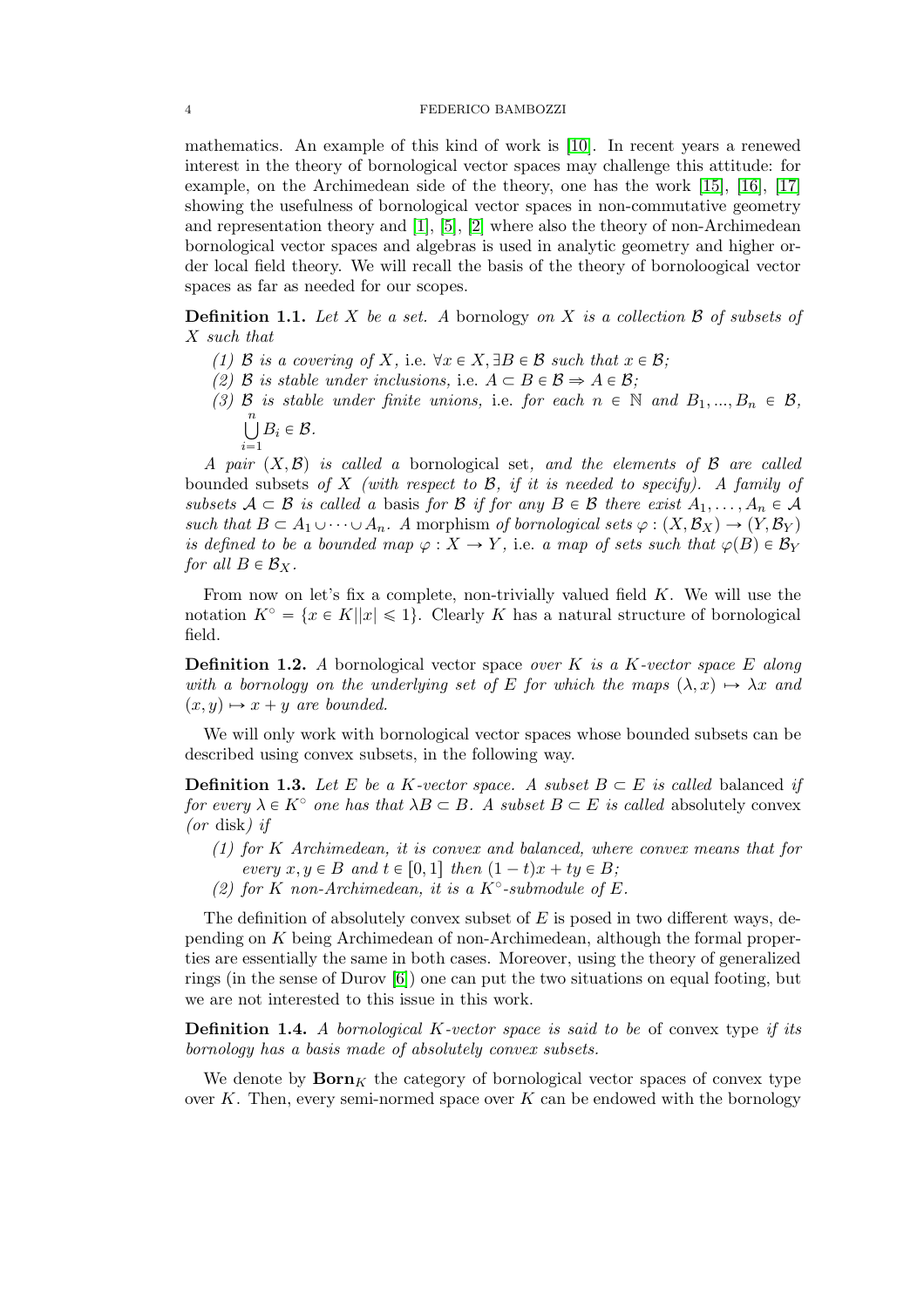induced by the bounded subsets for the semi-norm and is manifestly of convex type. This association permits to see the category of semi-normed spaces over  $K$  as a full sub-category of  $\mathbf{Born}_K$ .

**Remark 1.5.** For every bornological vector space of convex type  $E$  there is an isomorphism

$$
E \cong \varinjlim_{B \in \mathcal{B}_E} E_B
$$

where  $\mathcal{B}_E$  denotes the family of bounded absolutely convex subsets of E and  $E_B$  is the vector subspace of  $E$  spanned by the elements of  $B$  equipped with the *gauge semi*norm (also called *Minkowski functional*) defined by B. Notice that all morphism of this inductive system are monomorphisms.

<span id="page-4-0"></span>**Definition 1.6.** A bornological vector space over K is said to be separated if its only bounded vector subspace is the trivial subspace  $\{0\}$ .

**Remark 1.7.** A bornological vector space of convex type over  $K$  is separated if and only if for each  $B \in \mathcal{B}_E$ , the gauge semi-norm on  $E_B$  is actually a norm.

**Definition 1.8.** A disk  $B \subset E$  is said to be a Banach disk if  $E_B$  is a Banach space.

**Definition 1.9.** A bornological space  $E$  over  $k$  is said to be complete if

$$
E \cong \lim_{i \in I} E_i
$$

for a filtered colimit of Banach spaces over K for which the system morphisms are all injective.

It can be shown that the definition of complete bornological vector space just given is equivalent to the request that the family of bounded disks  $\mathcal{B}_E$  of E admits a final subfamily made of Banach disks, cf. [\[10\]](#page-26-4) Proposition 7 page 96.

Bornological convergence and bornologically closed subsets. The data of a bornology is enough for endowing a vector space of a notion of convergence.

<span id="page-4-1"></span>**Definition 1.10.** Let E be a bornological k-vector space and  $\{x_n\}_{n\in\mathbb{N}}$  a sequence of elements of E. We say that  $\{x_n\}_{n\in\mathbb{N}}$  converges (bornologically) to 0 in the sense of Mackey if there exists a bounded subset  $B \subset E$  such that for every  $\lambda \in K^{\times}$  there exists an  $n = n(\lambda)$  for which

$$
x_m \in \lambda B, \forall m > n.
$$

We say that  $\{x_n\}_{n\in\mathbb{N}}$  converges (bornologically) to  $a \in E$  if the sequence  $\{x_n - a\}_{n\in\mathbb{N}}$ converges (bornologically) to zero.

An analogous definition can be given for the convergence of filters of subsets of E. We omit the details of this definition since is not important for our scope.

Remark 1.11. The notion of bornological convergence on a bornological vector space of convex type  $E = \lim_{n \to \infty} E_B$  can be restated in the following way:  $\{x_n\}_{n \in \mathbb{N}}$  is  $B \in \mathcal{B}_E$ 

convergent to zero in the sense of Mackey if and only if there exists a  $B \in \mathcal{B}_E$  and  $N \in \mathbb{N}$  such that for all  $n > N$ ,  $x_n \in E_B$  and  $x_n \to 0$  in  $E_B$  for the semi-norm of  $E_B$ .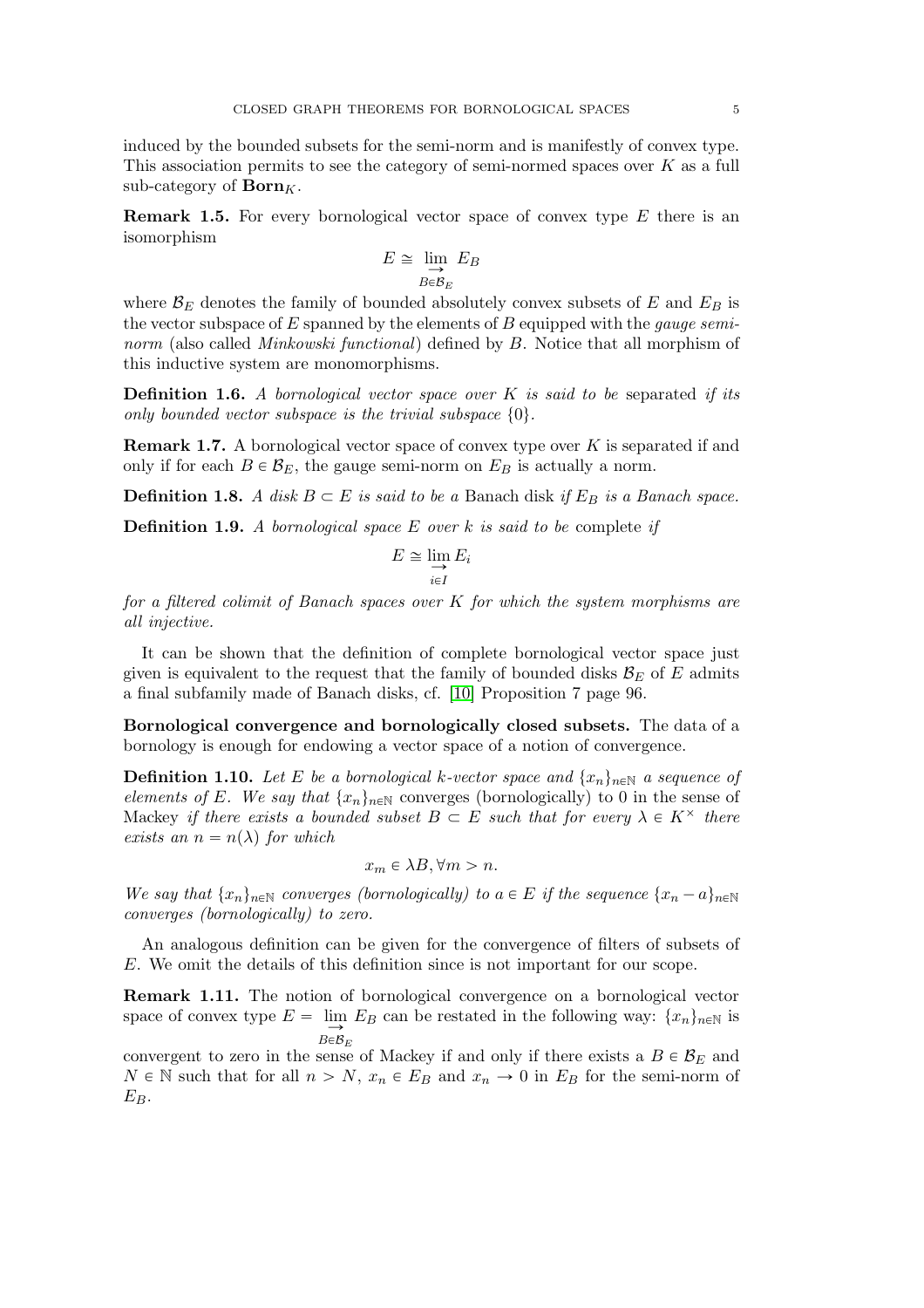## 6 FEDERICO BAMBOZZI

**Definition 1.12.** Let  $E$  be a bornological vector space over  $K$ .

- a sequence  $\{x_n\}_{n\in\mathbb{N}}\subset E$  is called Cauchy-Mackey if the double sequence  ${x_n - x_m}_{n,m \in \mathbb{N}}$  converges to zero;
- a subset  $U \subset E$  is called (bornologically) closed if every Mackey convergent sequence of elements of U converges (bornologically) to an element of U.

**Definition 1.13.** A bornological vector space is called semi-complete if every Cauchy-Mackey sequence is convergent.

The notion of semi-completeness is not as useful as the notion of completeness in the theory of topological vector spaces. We remark that any complete bornological vector space is semi-complete, but the converse is false.

It can be shown that the notion of bornologically closed subset induces a topology on  $E$ , but this topology is neither a vector space topology, nor a group topology in general. Therefore, an arbitrary intersection of bornological closed subsets of a bornological vector space is bornologically closed. So, the following definition is well posed.

**Definition 1.14.** Let  $U \subset E$  be a subset of a bornolatical vector space. The closure of  $U$  is the smallest bornologically closed subset of  $E$  in which  $U$  is contained. We denote the closure of U by  $\overline{U}$ .

The concept of bornologically closed subspace fits nicely in the theory. For example a bornological vector space is separated, in the sense of Definition [1.6,](#page-4-0) if and only if  $\{0\}$  is a bornologically closed subset. We have to warn the reader that the closure of a subset  $X \subseteq E$  of a bornological subset is not always equal to the limit points of convergent sequences of elements of X but strictly contains it.

Duality between bornologies and topologies. Let  $Loc_K$  denote the category of locally convex vector spaces over  $K$ . We recall the definitions of two functors from [\[10\]](#page-26-4),  $^t$ : **Born**<sub>K</sub>  $\rightarrow$  **Loc**<sub>K</sub> and  $^b$ : **Loc**<sub>K</sub>  $\rightarrow$  **Born**<sub>K</sub>. To a bornological vector space of convex type E we associate the topological vector space  $E^t$  in the following way: we equip the underlying vector space of  $E$  with a topology for which a basis of neighborhoods of 0 is given by bornivorous subsets, i.e. subsets that absorb all bounded subsets of E. The association  $E \rightarrow E^t$  is well defined and functorial. Then, if E is a locally convex space,  $E^b$  is defined to be the bornological vector space obtained by equipping the underlying vector space of  $E$  with the von Neumann (also called canonical) bornology, whose bounded subsets are the subsets of E absorbed by all neighborhood of  $0 \in E$ . Also, this association is well defined and functorial. In chapter 1 of [\[10\]](#page-26-4) one can find many properties of these constructions of which the main one is that they form an adjoint pair of functors.

We conclude this review of the theory by recalling some relations between bornological and topological vector spaces that we will use later in our proofs.

<span id="page-5-0"></span>**Proposition 1.15.** Let  $E$  be a locally convex space and consider the bornological vector space  $E^b$ . Then, if a sequence  $\{x_n\}_{n\in\mathbb{N}}$  converges to 0 in the sense of Mackey in  $E^b$  it converges topologically in E.

*Proof.* Let  $B \subset E$  be a von Neumann bounded subset such that the condition of Mackey convergence to 0 for  $\{x_n\}_{n\in\mathbb{N}}$  is satisfied. Given any neighborhood of zero  $U \subset E$ , then there must exist a  $\lambda \in K^{\times}$  such that

 $\lambda B \subset U$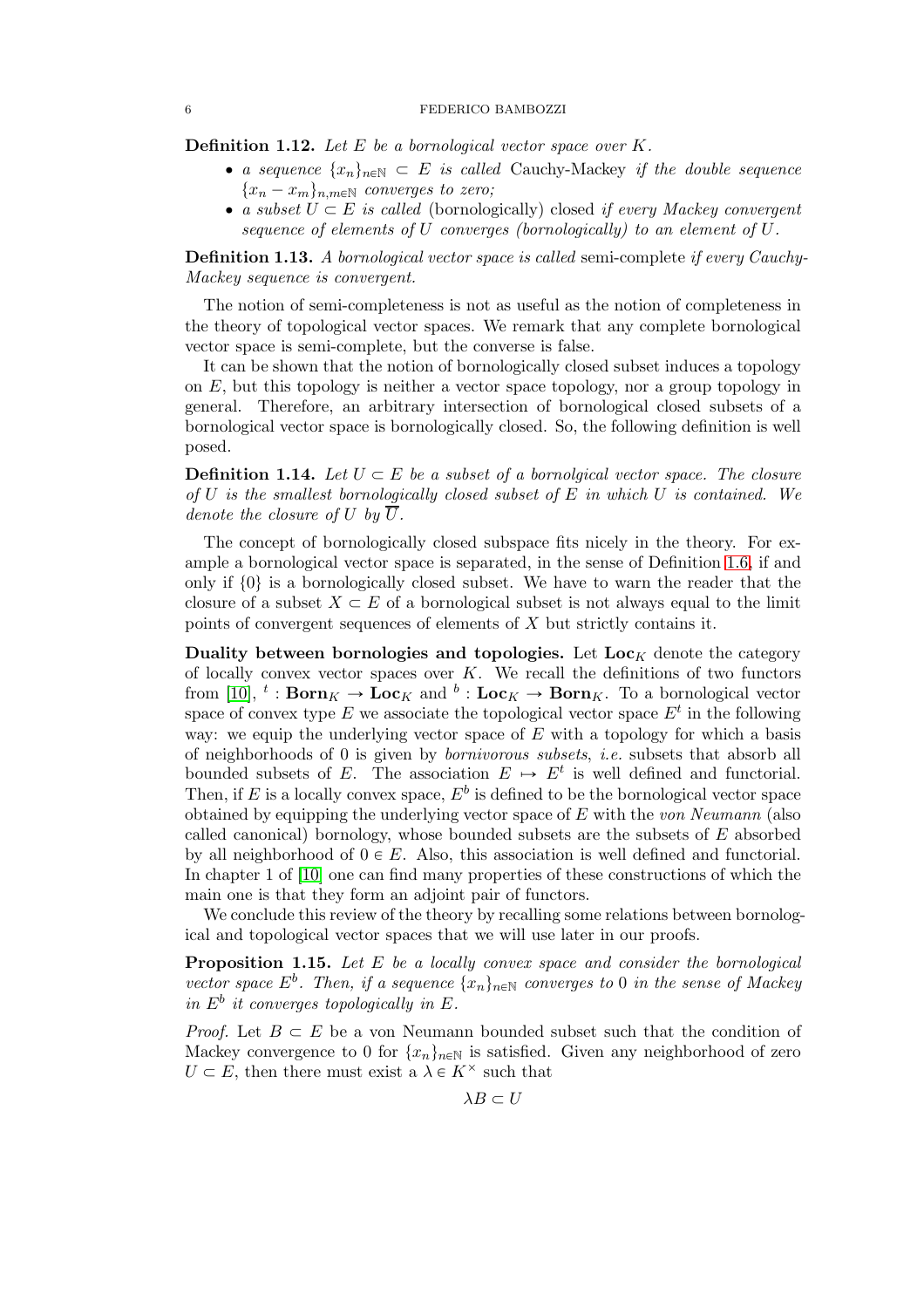and by Definition [1.10](#page-4-1) there exists an  $n = n(\lambda)$  such that

$$
x_i \in \lambda B \subset U, \quad \forall i > n,
$$

hence the sequence converge topologically.

**Definition 1.16.** Let  $E$  be a bornological vector space of convex type. We say that E is metrizable if  $E \cong F^b$  for a metrizable locally convex space.

The following result is a well-known statement of the theory of bornological vector spaces over  $\mathbb R$  or  $\mathbb C$ , see for example proposition (3) of section 1.4.3 of [\[11\]](#page-26-7). But as far as we know the non-Archimedean version of the result is hard to find in literature. The last lines of page 108 of [\[10\]](#page-26-4), essentially affirm, without proof, the statement of next proposition. Here we offer a detailed proof.

<span id="page-6-0"></span>**Proposition 1.17.** Let  $E$  be metrizable bornological vector space of convex type. Then, a sequence  $\{x_n\}_{n\in\mathbb{N}}$  converges bornologically in E if and only if it converges topologically in  $E^t$ .

Proof. Thanks to Proposition [1.15](#page-5-0) we only need to check that topological convergence implies bornological convergence. So, let  $\{V_n\}_{n\in\mathbb{N}}$  be a countable base of absolutely convex neighbourhoods of 0 in E such that  $V_{n+1} \subset V_n$  for every  $n \in \mathbb{N}$ . Let  $A = \{x_n\}_{n\in\mathbb{N}}$  be a sequence in E which converges to 0 topologically.

Since the sequence A converges topologically to zero, then it is absorbed by every neighbourhood of zero. Therefore, for every  $n \in \mathbb{N}$ , there exists a  $\alpha_n \in |K^{\times}|$  such that

$$
A \subset \lambda_n V_n
$$
\nfor  $\lambda_n \in K^\times$  with  $|\lambda_n| = \alpha_n$ . It follows that

\n
$$
\sum_{n=1}^{\infty} \alpha_n
$$

$$
A \subset \bigcap_{n=1}^{\infty} \lambda_n V_n.
$$

Let  $\{\beta_n\}_{n\in\mathbb{N}}$  be a sequence of strictly positive real numbers such that  $\beta_n \in |K^\times|$  and  $\beta_n \to 0$  as  $n \to \infty$ . Let  $\gamma_n = \frac{\alpha_n}{\beta_n}$  $\frac{\alpha_n}{\beta_n}$  and  $\epsilon \in |K^\times|$  be given. Define

$$
B = \bigcap_{n=1}^{\infty} \mu_n V_n
$$

with  $\mu_n \in K^\times$  and  $|\mu_n| = \gamma_n$ . B is clearly a bounded subset of E, because it is absorbed by all  $V_n$ . We are going to prove the following assertion: for every  $\epsilon \in |K^\times|$  there is an integer  $m \in \mathbb{N}$  for which  $A \cap V_m \subset \lambda B$ , for  $\lambda \in K^\times$  with  $|\lambda| = \epsilon$ , from which the proposition will be then proved.

Since the sequence  $\frac{\gamma_n}{\alpha_n} = \frac{1}{\beta_n}$  $\frac{1}{\beta_n}$  tends to  $\infty$  for  $n \to \infty$ , there is an integer  $p \in \mathbb{N}$  such that

$$
\forall n > p, \ \frac{\gamma_n}{\alpha_n} > \frac{1}{\epsilon}.
$$

Therefore

$$
A \subset \bigcap_{n=1}^{\infty} \lambda_n V_n \Rightarrow A \subset \rho_n V_n,
$$

for  $\rho_n = \lambda \mu_n \in K^\times$  with  $|\lambda| = \epsilon$  and  $n > p$ . But the set

$$
\bigcap_{n=1}^p \rho_n V_n,
$$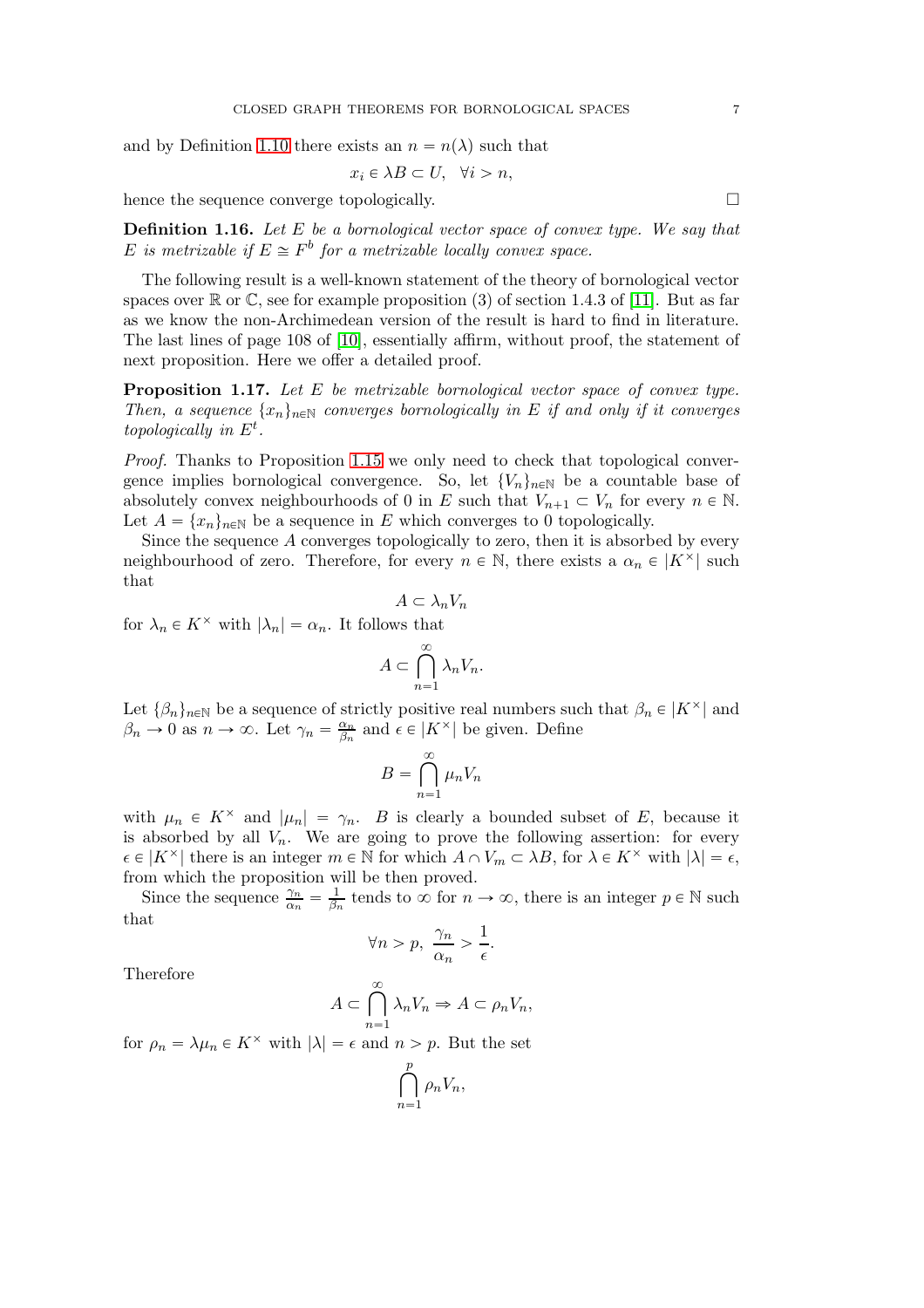with again  $\rho_n = \lambda \mu_n \in K^\times$  and  $|\lambda| = \epsilon$ , is a neighbourhood of 0. Hence there exists an integer  $m \in \mathbb{N}$  such that

$$
V_m \subset \bigcap_{n=1}^p \rho_n V_n
$$

therefore

$$
A \cap V_m \subset \bigcap_{n=1}^{\infty} \rho_n V_n = \bigcap_{n=1}^{\infty} \lambda \mu_n V_n = \lambda B,
$$
  
proving the claim.

The last proposition has the following interesting consequence.

**Corollary 1.18.** Let  $E$  be a metrizable locally convex space. Then  $E$  is complete topologically, if and only if  $E^b$  is complete bornologically if and only if  $E^b$  is semicomplete.

*Proof.* That the completeness of E implies the completeness of  $E^b$  is proved in Proposition 15 of page 101 of [\[10\]](#page-26-4), and as we have already remarked the completeness of  $E^b$  implies its semi-completeness. Then, Proposition [1.17](#page-6-0) directly implies that the semi-completeness of  $E^b$  implies the completeness of E proving the corollary.  $\square$ 

<span id="page-7-0"></span>2. The closed graph theorem for bornological spaces with nets

In this section we will prove the Closed Graph Theorem for bornological vector spaces endowed with a net. Essentially we will adapt the proof of Popa's Theorem that one can find in [\[11\]](#page-26-7) and we will make it work over any complete, non-trivially valued field K.

<span id="page-7-1"></span>**Definition 2.1.** Let F be a K-vector space. A net on F is a map  $\mathcal{N}: \bigcup$  $_{k\in\mathbb{N}}$  $\mathbb{N}^k \rightarrow$ 

$$
\mathcal{P}(F)
$$
 such that

(1) each  $\mathcal{N}(n_1, \ldots, n_k)$  is a disk;  $(2) \mathcal{N}(\varnothing) = F;$ (3) for every finite sequence  $(n_0, \ldots, n_k)$  one has

$$
\mathcal{N}(n_0,\ldots,n_k)=\bigcup_{n\in\mathbb{N}}\mathcal{N}(n_0,\ldots,n_k,n).
$$

Notice that condition  $(2)$  of the previous definition is used to give meaning to the formula

$$
F = \mathcal{N}(\varnothing) = \bigcup_{n \in \mathbb{N}} \mathcal{N}(n).
$$

If  $s : \mathbb{N} \to \mathbb{N}$  is a sequence we will use the notation

$$
\mathcal{N}_{s,k}=\mathcal{N}(s(0),\ldots,s(k)).
$$

<span id="page-7-2"></span>**Definition 2.2.** Let  $F$  be a separated bornological  $K$ -vector space of convex type. Then we can say that a net  $N$  on F is compatible with its bornology if

(1) for every sequence  $s : \mathbb{N} \to \mathbb{N}$  there is a sequence of positive real numbers  $b(s): \mathbb{N} \to \mathbb{R}_{>0}$  such that for all  $x_k \in \mathcal{N}_{s,k}$  and  $a_k \in K$  with  $|a_k| \leqslant b(s)_k$  the series

$$
\sum_{k\in\mathbb{N}}a_kx_k
$$

converges bornologically in F and  $\Sigma$  $k \geq n$  $a_k x_k \in \mathcal{N}_{s,n}$  for every  $n \in \mathbb{N}$ .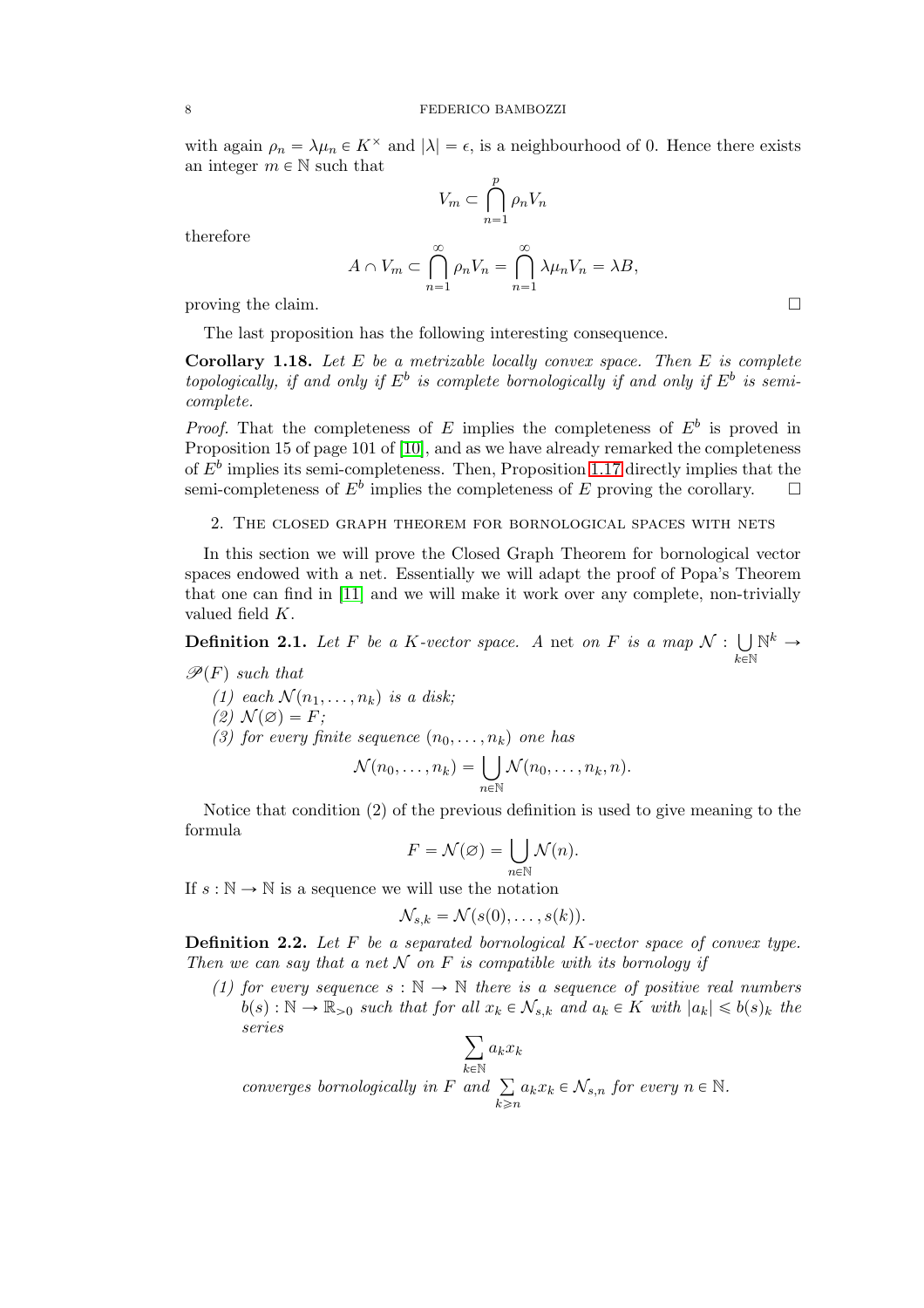(2) For every sequences  $\{\lambda_k\}_{k\in\mathbb{N}}$  of elements of K and  $s : \mathbb{N} \to \mathbb{N}$  the subsets

$$
\bigcap_{k\in\mathbb{N}}\lambda_k\mathcal{N}_{s,k}
$$

are bounded in F.

We say that a separated bornological vector space has a net if there exists a net which is compatible with its bornology.

The most common bornological vector spaces used in functional analysis have nets.

**Example 2.3.** (1) Let  $F$  be a bornological Fréchet space. By this we mean that  $F \cong E^b$  for a Fréchet space E. Then F has a net compatible with its bornology. To show this, consider a base of neighborhoods  $\{V_n\}_{n\in\mathbb{N}}$  of  $0 \in F$ . If the base field  $K$  is Archimedean it is well known that one can define a net in the following way. For any k-tuple of integers  $(n_1, \ldots, n_k)$  define

$$
\mathcal{N}(n_1,\ldots,n_k)=n_1V_{n_1}\cap\ldots\cap n_kV_{n_k}.
$$

See section 4.4.4 of [\[11\]](#page-26-7) for a detailed proof of this fact. This definition does not work for non-Archimedean base fields since  $|n_k| \leq 1$  and so it does not satisfy condition (3) of Definition [2.1.](#page-7-1) So, let's pick an element  $\alpha \in K$  such that  $|\alpha| > 1$ . This is always possible since K is non-trivially valued. Then, let's define

$$
\mathcal{N}(n_1,\ldots,n_k)=\alpha^{n_1}V_{n_1}\cap\ldots\cap\alpha^{n_k}V_{n_k}
$$

and check that this is a net compatible with the bornology of  $F$ . Since every neighborhood of 0 is absorbent then the condition of  $N$  to be a net is clearly satisfied. Let  ${n_k}_{k\in\mathbb{N}}$  be a sequence of integers, define  $v_k = |\alpha^{-2^k n_k}|$  and choose  $\lambda_k \in K$  with  $|\lambda_k| \leq v_k$ . Then, the series

$$
\sum_{k=0}^{\infty} \lambda_k x_k
$$

converges bornologically in F for every  $x_k \in \mathcal{N}(n_1, \ldots, n_k)$  because it converges for the metric of  $F$ , and by Proposition [1.17](#page-6-0) the convergence for the metric of  $F$  is equivalent to the bornological convergence in  $F$ . Moreover, for every  $k_0$ 

$$
\sum_{k=k_0}^{\infty} \lambda_k x_k \in \lambda_{k_0} \mathcal{N}(n_1, \dots, n_k) \subset \mathcal{N}(n_1, \dots, n_k),
$$

because  $|\lambda_k|$  < 1 and for non-Archimedean base fields disks are additive subgroups of  $F$ . Then, we need to check the second condition on compatibility of the net with the bornology, which is pretty easy to check since given any sequence  $\{\lambda_k\}_{k\in\mathbb{N}}$  of elements of K, we can consider the set

$$
A = \bigcap_{k=0}^{\infty} \lambda_k \mathcal{N}(n_1, \dots, n_k) = \bigcap_{k=0}^{\infty} \lambda_k \alpha^{n_1} V_{n_1} \cap \dots \cap \alpha^{n_k} V_{n_k}.
$$

Thus, given any  $V_{n_r}$ , we have that

$$
A \subset \lambda_r \alpha^{n_r} V_{n_r}
$$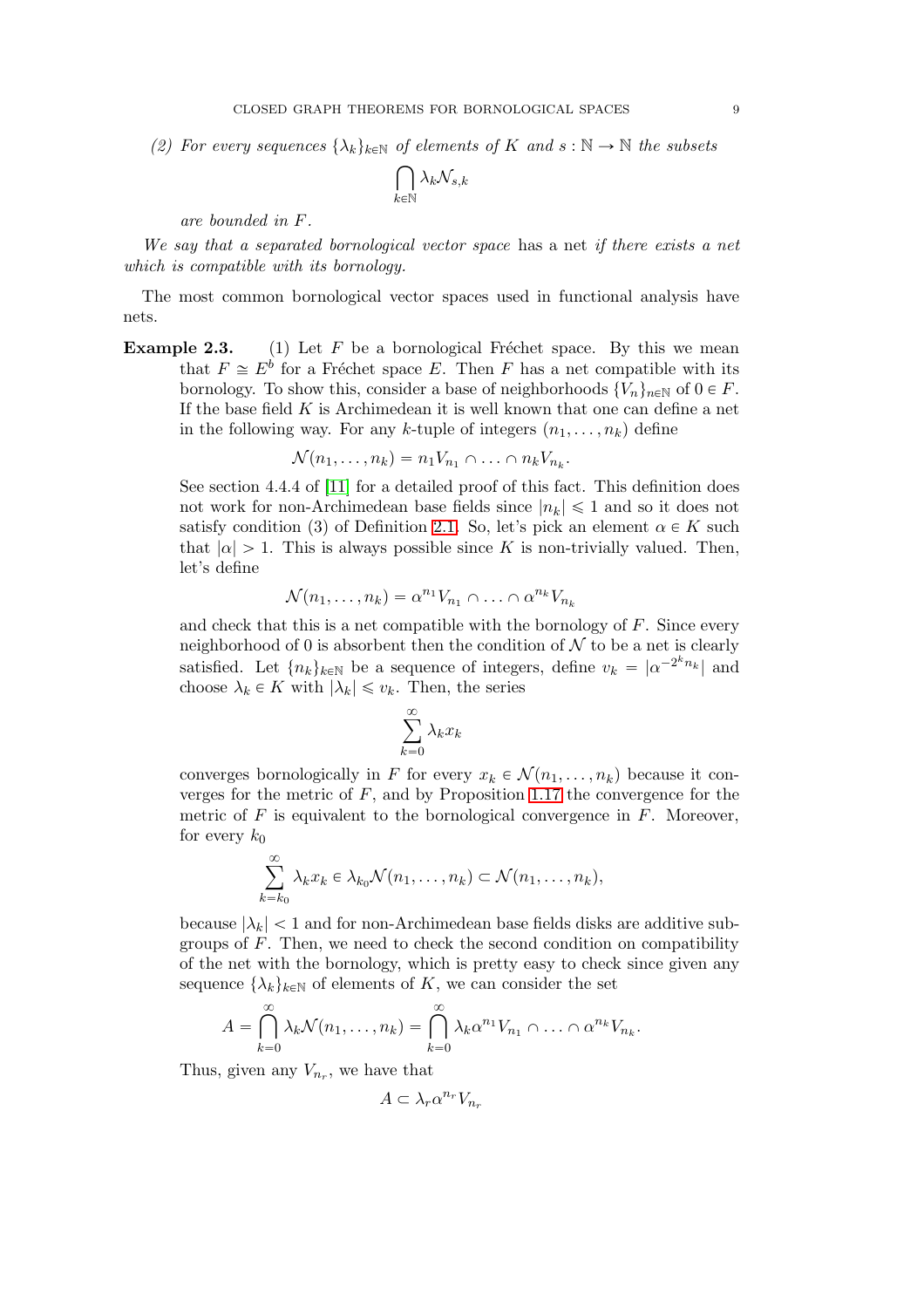hence A is absorbed by any neighborhood of  $0 \in F$ , hence it is bounded for the von Neumann bornology of the Fréchet space.

(2) Let  $F = \lim_{n \to \infty} F_n$  be a monomorphic inductive limit such that  $F_n$  are separated  $n\in\mathbb{N}$ 

bornological vector spaces which have nets compatible with the bornology, then we claim that  $F$  is a separated bornological vector space which has a compatible net. To show this, first we note that since the inductive limit is monomorphic

$$
F = \bigcup_{n \in \mathbb{N}} F_n
$$

and  $F$  is separated when equipped with the direct limit bornology, see Propo-sition 6 at page 49 of [\[10\]](#page-26-4) for a proof of this fact. Then, let  $\mathcal{N}_n$  be a net for  $F_n$ . Let's define

$$
\mathcal{E}(n) = \mathcal{N}_1(n_1), \quad \mathcal{E}(n_1,\ldots,n_k) = \mathcal{N}_{n_1}(n_2,\ldots,n_k).
$$

One can check directly that  $\mathcal E$  is a net on F compatible with the bornology of  $F$ .

- (3) From the previous example it follows that every complete bornological vector space with countable base for its bornology has a net compatible with the bornology. In particular regular LB spaces and regular LF spaces have nets for their von Neumann bornology.
- (4) As an example of bornological vector space which cannot be endowed with a net, one can consider an infinite dimensional Banach space E endowed with the bornology of pre-compact subsets, if the base field is locally compact, or the bornology of compactoid subsets if the base field is not locally compact. Let's denote  $E^c$  the vector space E equipped with this bornology, which is of convex type and complete (see examples 1.3 (9) and (10) for a proof of this fact for Archimedean base fields. The same argument works for any base field). It is also well known that the identity map  $E^c \to E^b$  is bounded, but the two bornologies do not coincide in general. This also means that the bornology of  $E^c$  cannot have a net because the fact that the identity map is bounded implies that, if  $E^c$  would have a net, we could apply the Isomorphism Theorem [4.1](#page-18-0) to deduce that the identity map is bounded also in the other direction  $E^b \to E^c$ . Notice that, by previous examples, this also shows that the bornology of  $E<sup>c</sup>$  has not a countable base.

Let's move towards the proof of the Closed Graph Theorem, and before proving it let's prove some lemmata.

<span id="page-9-0"></span>**Lemma 2.4.** Let E be and F be K-vector spaces. Let  $B \subset E$  be bounded,  $C \subset F$ any subset and  $f: E \to F$  a linear map. Then, C absorbs  $f(B)$  if and only if  $f^{-1}(C)$  absorbs  $B$ .

*Proof.* This is a very basic property of linear maps. C absorbs  $f(B)$  means that there exists a  $\lambda \in K^{\times}$  such that

$$
f(B) \subset \lambda C
$$

hence

$$
B \subset f^{-1}(f(B)) \subset f^{-1}(\lambda C) = \lambda f^{-1}(C).
$$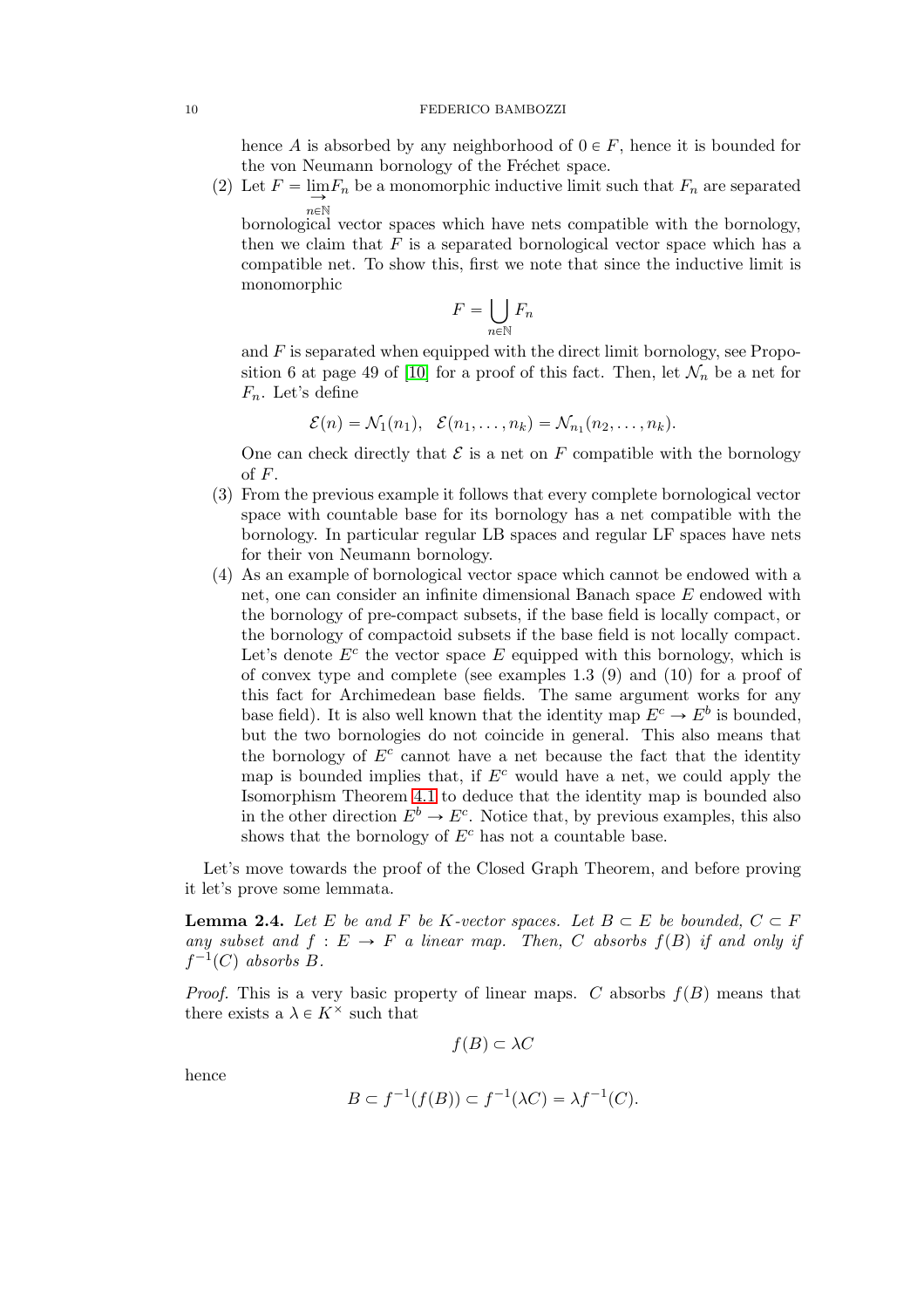On the other hand, if  $B \subset \lambda f^{-1}(C)$  then

$$
f(B) \subset f(\lambda f^{-1}(C)) \subset \lambda f(f^{-1}(C)) \subset \lambda C.
$$

<span id="page-10-0"></span>**Lemma 2.5.** Let E be a K-Banach space and F be a separated convex bornological vector space endowed with a net  $N$ , not necessarily supposed to be compatible with the bornology. Let  $f : E \to F$  be a linear map, then there exists a sequence  $\{n_k\}_{k\in\mathbb{N}}$ of integers such that  $f^{-1}(\mathcal{N}(n_1,\ldots,n_k))$  is not meagre in E for each  $k \in \mathbb{N}$ .

*Proof.* By the definition of net  $F = \bigcup$  $n_1 \in \mathbb{N}$  $\mathcal{N}(n_1)$ , so  $E = \bigcup$  $n_1 \in \mathbb{N}$  $f^{-1}(\mathcal{N}(n_1))$  and since E is a Baire space, it follows that there must exist a  $n_1$  such that  $f^{-1}(\mathcal{N}(n_1))$  is not meagre in E. Then, we can apply the same reasoning to the relation  $\mathcal{N}(n_1)$  =  $\bigcup \mathcal{N}(n_1, n_2)$  obtaining a  $f^{-1}(\mathcal{N}(n_1, n_2))$ , for some  $n_2 \in \mathbb{N}$ , which is not meagre in  $n \geq \mathbb{N}$ E, and inductively for any k we get a  $f^{-1}(\mathcal{N}(n_1, \ldots, n_k))$  which is not meagre in E, for suitable  $n_1, \ldots, n_k \in \mathbb{N}$ .

The next lemma is the key technical lemma to prove the Closed Graph Theorem for bornological spaces equipped with a net.

<span id="page-10-1"></span>**Lemma 2.6.** Let E be a K-Banach space and F be a separated convex bornological vector space endowed with a net N compatible with its bornology. Let  $B \subset E$  denotes the open unit ball of E. If  $f : E \to F$  is a morphism with bornologically closed graph, then there exist a sequence  $(n_k)$  of integers such that  $f(B)$  is absorbed in each  $\mathcal{N}(n_1, \ldots, n_k)$ .

*Proof.* By Lemma [2.5](#page-10-0) we can produce a sequence  $\{n_k\}_{k\in\mathbb{N}}$  of integers such that  $f^{-1}(\mathcal{N}(n_1,\ldots,n_{k_0}))$  is not meagre in E for each  $k_0 \in \mathbb{N}$ . It is sufficient to show that for each fixed  $k_0$  the set  $f^{-1}(\mathcal{N}(n_1,\ldots,n_{k_0}))$  absorbs B by Lemma [2.4.](#page-9-0)

Let's denote by  $s : \mathbb{N} \to \mathbb{N}$  the sequence obtained by applying Lemma [2.5.](#page-10-0) By the compatibility of N with the bornology on F there exists a sequence  $b(s)$  of positive real numbers such that for each sequence  $a_k$  of elements of K with  $|a_k| \leq b(s)_k$  and for all  $x_k \in \mathcal{N}_{s,k}$ , the series  $\sum$  $k \geqslant k_0$  $a_k x_k$  converges bornologically to an element in  $\mathcal{N}_{s,k_0}$ .

Let  $\epsilon > 0$ , we can choose  $a_k$  such that

$$
\sum_{k\in\mathbb{N}} |a_k| \leqslant \epsilon.
$$

Let's denote  $A_k = a_k f^{-1}(\mathcal{N}_{s,k})$ . Since  $A_k$  is not meagre, then there is a point  $b_k$  in the interior of  $\overline{A_k}$  and a radius  $\rho_k > 0$  such that the open ball

$$
D(b_k, \rho_k) = b_k + \mu_k B, \quad \mu_k \in K, \quad |\mu_k| = \rho_k,
$$

of radius  $\rho_k$  and centred in  $b_k$  is contained in  $\overline{A_k}$ . We can assume that  $b_k \in A_k$ . In fact, since  $b_k \in \overline{A_k}$ , then there exists  $b'_k \in A_k$  such that  $|b_k - b'_k|_E < \frac{\rho_k}{2}$ . So,

$$
b'_{k} + D(0, \frac{\rho_{k}}{2}) = (b'_{k} - b_{k}) + (b_{k} + D(0, \frac{\rho_{k}}{2})) \subset \overline{A_{k}}.
$$

We may also suppose that  $\rho_k \leq \frac{1}{k}$  without loss of generality. So for a fixed  $k_0$ , we have

$$
D(0, \rho_{k_0}) \subset \overline{A_{k_0}} - b_{k_0} \subset \overline{A_{k_0}} - \overline{A_{k_0}}.
$$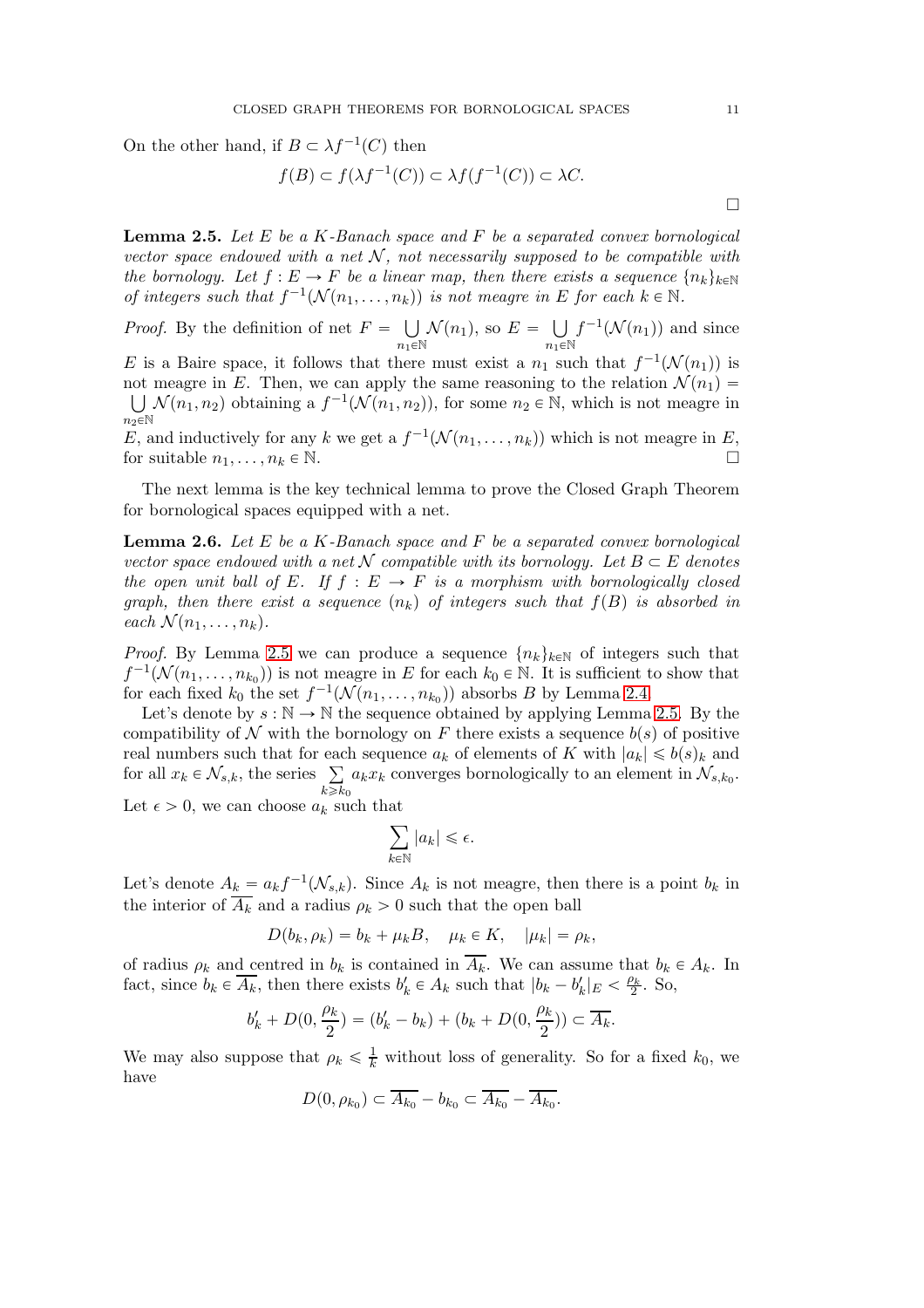Thus, if K is Archimedean we can deduce that

$$
D(0, \rho_{k_0}) \subset 2A_{k_0}
$$

and if K is non-Archimedean that

$$
D(0, \rho_{k_0}) \subset \overline{A_{k_0}},
$$

hence if we redefine  $\rho_{k_0}$  being half its value when K is Archimedean we can always suppose that

$$
D(0, \rho_{k_0}) \subset \overline{A_{k_0}}.
$$

We will conclude the proof by showing that there exists  $\gamma \in K^{\times}$ , such that

$$
\overline{f^{-1}(\mathcal{N}_{s,k_0})} \subset \gamma f^{-1}(\mathcal{N}_{s,k_0}))
$$

because then we can deduce that

$$
\mu_{k_0}B = D(0, \rho_{k_0}) \subset \gamma A_{k_0} \Rightarrow B \subset \mu_{k_0}^{-1} \gamma a_{k_0} \mathcal{N}(n_1, \dots, n_{k_0}), \ \mu_{k_0} \in K, \ |\mu_{k_0}| = \rho_{k_0}.
$$

Pick an element  $x \in \overline{f^{-1}(\mathcal{N}_{s,k_0})}$ . There exists an element  $y_{k_0} \in f^{-1}(\mathcal{N}_{s,k_0})$  such that  $|x - y_{k_0}|_E \le \rho_{k_0+1}$ . Therefore

$$
(y_{k_0} - x) + b_{k_0+1} \in D(b_{k_0+1}, \rho_{k_0+1}) \subset \overline{A_{k_0+1}}.
$$

Then, we can find  $y_{k_0+1} \in A_{k_0+1}$  such that  $|x - y_{k_0} - y_{k_0+1} + b_{k_0+1}|_E \le \rho_{k_0+2}$ . So, by induction for every  $N > k_0$  we can find elements  $y_k \in A_k$  such that

$$
|x - \sum_{k \ge k_0}^{N} y_k + \sum_{k \ge k_0 + 1}^{N} b_k |_{E} \le \rho_{N+1}
$$

Since  $\rho_N \to 0$ , the left-hand side converges to 0. Let's show that the series

$$
\sum_{k\geq k_0}^{N} z_k + \sum_{k\geq k_0+1}^{N} c_k
$$

where  $z_k = f(y_k)$  and  $c_k = f(b_k)$  converges to  $f(x)$ . By hypothesis  $z_{k_0} \in \mathcal{N}_{s,k_0}$  and  $z_k, c_k \in a_k\mathcal{N}_{s,k}$  for  $k > k_0$ , so by the compatibility of the net with the bornology of  $F$  the series

$$
\sum_{k\geqslant k_0}^\infty z_k,\quad \sum_{k\geqslant k_0+1}^\infty c_k
$$

converge bornologically in F. Moreover, since  $\mathcal{N}_{s,k} \subset \mathcal{N}_{s,k_0}$  for each  $k > k_0$ , one has that

$$
\sum_{k \ge k_0}^{\infty} z_k \in \mathcal{N}_{s,k_0} + \gamma' \mathcal{N}_{s,k_0}
$$

$$
\sum_{k \ge k_0+1}^{\infty} c_k \in \gamma' \mathcal{N}_{s,k_0}
$$

for a  $\gamma' \in K$  such that  $|\gamma'| \leq \epsilon$ . So

$$
y = \sum_{k \ge k_0}^{\infty} z_k - \sum_{k \ge k_0 + 1}^{\infty} c_k \in \gamma \mathcal{N}_{s, k_0}
$$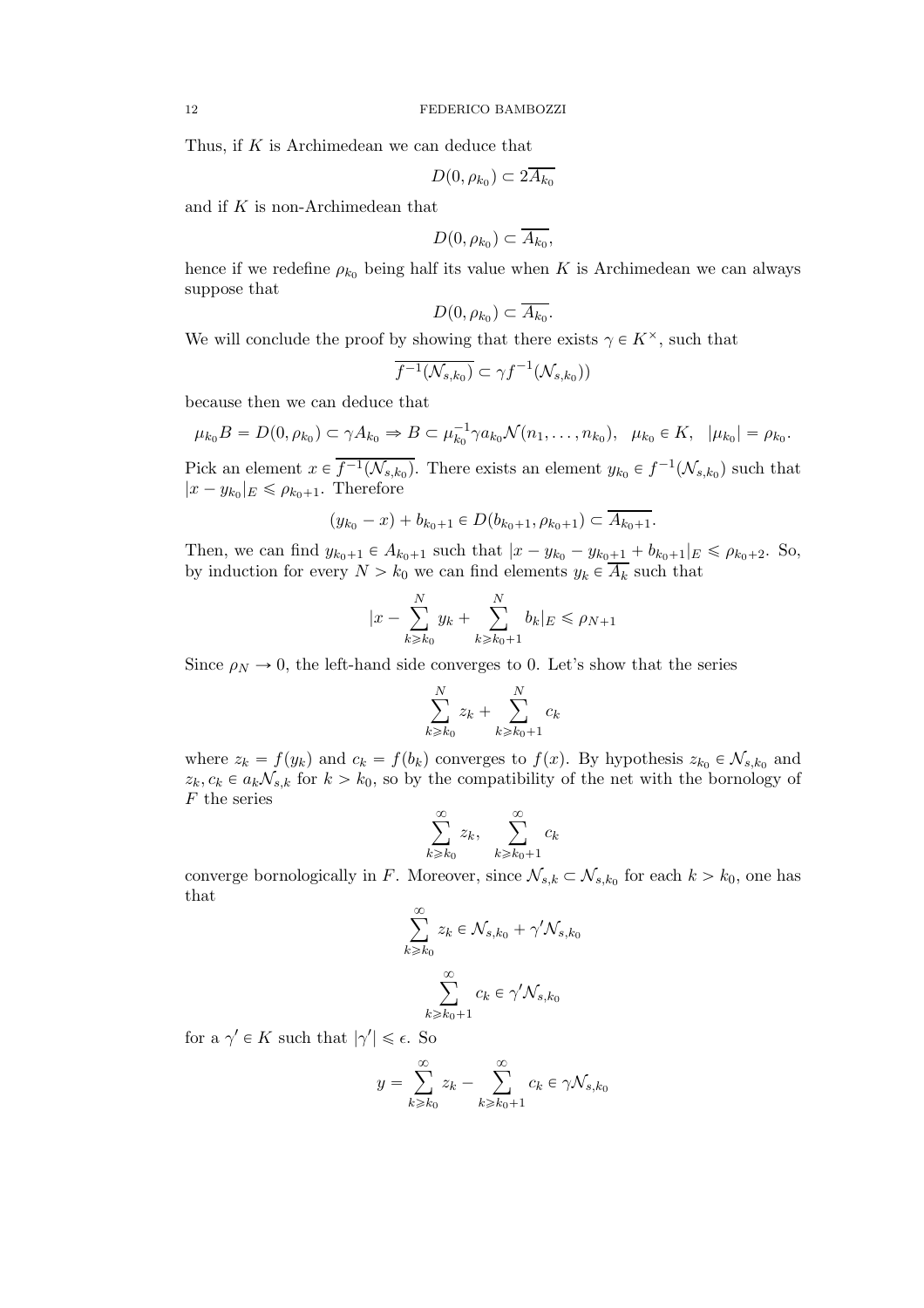where  $\gamma \in K^{\times}$  can be chosen to have absolute value  $1 + 2\epsilon$  if K is Archimedean and 1 if K is non-Archimedean, because  $\mathcal{N}_{s,k_0} + \gamma' \mathcal{N}_{s,k_0} = \mathcal{N}_{s,k_0}$  for  $|\gamma'| < 1$  in this case. Since the graph of f is bornologically closed in  $E \times F$ , then we have that

$$
0 = f(0) = f(x - \sum_{k \ge k_0}^{\infty} y_k + \sum_{k \ge k_0 + 1}^{\infty} b_k) = f(x) - f(\sum_{k \ge k_0}^{\infty} y_k + \sum_{k \ge k_0 + 1}^{\infty} b_k) = f(x) - y
$$

so  $f(x) \in \gamma \mathcal{N}_{s,k_0}$  which implies that  $x \in \gamma f^{-1}(\mathcal{N}_{s,k_0})$ , thus proving the lemma.  $\square$ 

<span id="page-12-0"></span>**Theorem 2.7.** Let  $E$  and  $F$  be separated convex bornological vector spaces, where E is complete and F has a net N compatible with its bornology. Then every linear map  $f : E \to F$  with bornologically closed graph is bounded.

*Proof.* Notice that  $E \cong \lim_{\longrightarrow} E_B$ , where B runs through all bounded Banach disks,  $B \in \mathcal{B}_E$ 

i.e. E can be described as a monomorphic inductive limit of a family of Banach spaces. In order to prove that f is bounded we only have to show that the compositions of f with the canonical maps  $i_B : E_B \to E$  are bounded. Indeed, the graph of  $f \circ i_B$  is bornologically closed, so we just need to show the theorem for E supposed to a Banach space. To see that the graph of  $f \circ i_B$  is closed one can consider a sequence  $\{x_n\} \subset E_B$ , converging to  $x \in E$ . Since  $i_B$  is bounded then  $i_B(x_n) \to i(x)$ , in the sense of Makey, so  $f(i_B(x_n)) \to f(i(x))$  in the sense of Mackey in F, because the graph of f is bornologically closed.

Therefore, suppose that E is a K-Banach space with unit ball  $B \subset E$ . By Lemma [2.6](#page-10-1) there exists a sequence  $\{n_k\}_{k\in\mathbb{N}}$  of integers such that  $f(B)$  is absorbed in each  $\mathcal{N}(n_1, \ldots, n_k)$ . It follows that there exists a sequence  $\{a_k\}_{k\in\mathbb{N}}$  of elements of k such that

$$
f(B) \subset \bigcap_{k \in \mathbb{N}} a_k \mathcal{N}(n_1, \dots, n_k)
$$

and the latter subset is bounded in  $F$ , by the request of the net to be compatible with the bornology of F. So, we can conclude that  $f(B)$  is bounded in F.

We will discuss some applications of this theorem in the last section. Let's now see some stability properties of bornological nets, for which there is not much in literature known to the author.

<span id="page-12-1"></span>**Proposition 2.8.** Bornological nets have the following stability properties:

(1) if  $E = \lim_{n \to \infty} E_i$  is a monomorphic direct limit of bornological vector spaces with  $i\in\mathbb{N}$ 

nets then E has a net;

- (2) if  $(E, \mathcal{B})$  has a net and  $\mathcal{B}'$  is another bornology on E such that the identity  $(E, \mathcal{B}) \rightarrow (E, \mathcal{B}')$  is bounded, then  $(E, \mathcal{B}')$  has a net;
- (3) every closed subspace  $F \subset E$  of a bornological vector space with a net has a net;
- (4) if  $E = \lim_{\leftarrow} E_i$  is the countable projective limits of bornological spaces with  $i\in\mathbb{N}$
- nets, then E has a net; (5) if  $E = \bigoplus$  $\widetilde{i\in\mathbb{N}}$  $E_i$  is the countable coproduct of bornological spaces with nets, then E has a net.
- Proof. (1) This claim has already been discussed in Example 2.3 (3).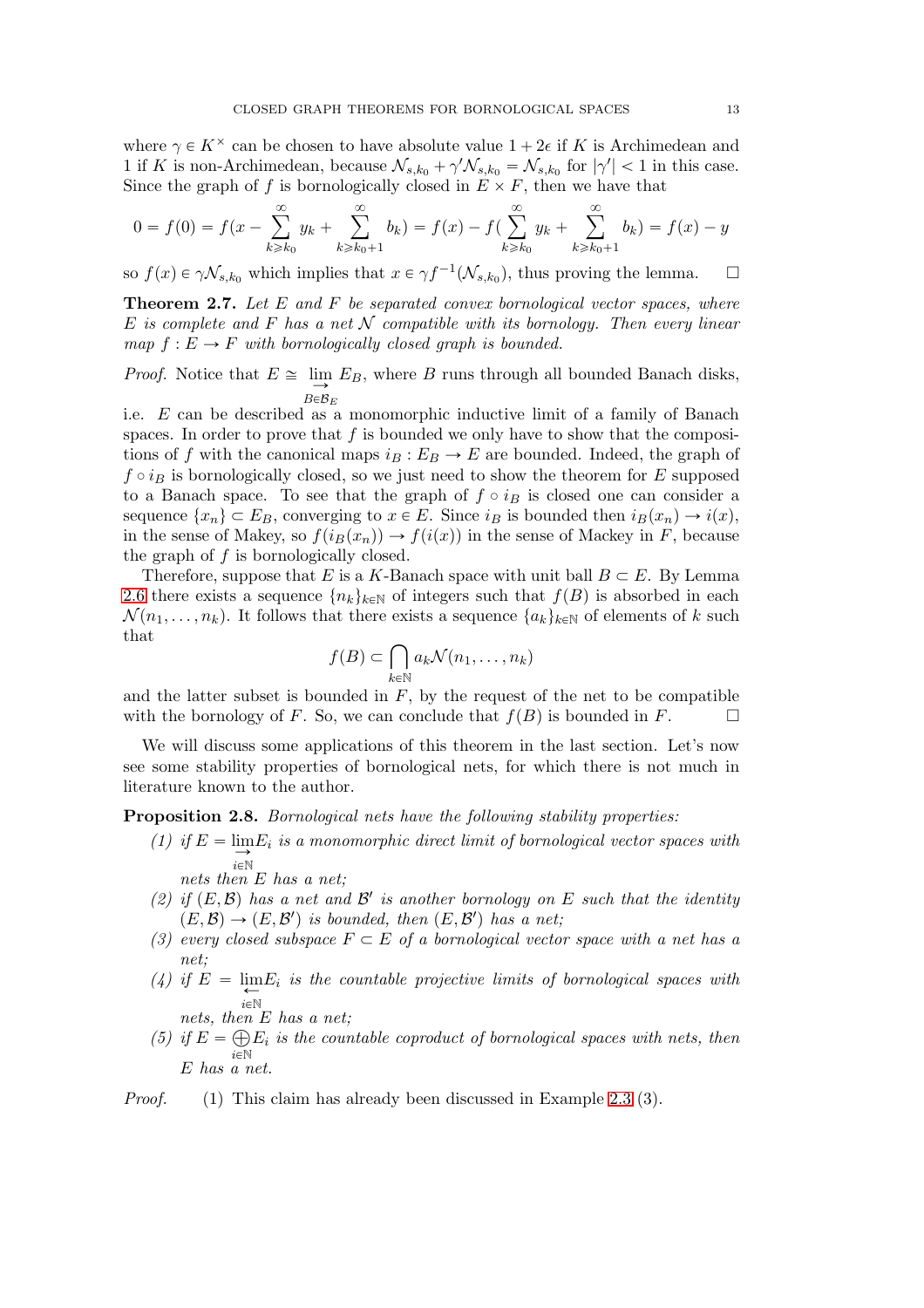#### 14 FEDERICO BAMBOZZI

- (2) Indeed, one can use the same given net on  $(E, \mathcal{B})$  on the space  $(E, \mathcal{B}')$ , which is easily seen to be compatible with  $\mathcal{B}'$  too.
- (3) If E is equipped with a net N compatible with its bornology and  $F \subset E$  is bornologically closed, then the association

$$
\mathcal{N}_F(n_1,\ldots,n_k)=\mathcal{N}(n_1,\ldots,n_k)\cap F
$$

defines a net on  $F$  which is compatible with the bornololgy induced by  $E$  on  $F$  because  $F$  is bornologically closed.

(4) The projective limit of a diagram  $I \to \text{Born}_K$  is the linear subspace

$$
P = \left\{ (x_i) \in \prod_{i \in I} E_i | f_{i,j}(x_j) = x_i \text{ for all } f_{i,j} \right\},\
$$

endowed with the induced bornology. It is easy to check that if all spaces  $E_i$  are separated then P is bornologically closed in  $\prod E_i$ . Thus, by the previous point it is enough to show that the product of any countable family of bornological vector spaces with nets is a bornological vector space with a net. So, let  $\{(E_i, \mathcal{N}^{(i)})\}_{i \in \mathbb{N}}$  be a countable family of bornological vector spaces endowed with nets.

The product bornology on  $\prod E_i$  is separated, see Proposition 5 on page  $\bar{i}$ e $\bar{N}$ 48 of [\[10\]](#page-26-4). For any *n* let's fix bijections  $f_n : \mathbb{N}^{n+1} \to \mathbb{N}$  and let  $s : \mathbb{N} \to \mathbb{N}$  be any given sequence. For any  $k \in \mathbb{N}$  there exists  $(a_0^{(k)}, \ldots, a_k^{(k)})$  $\binom{k}{k}$   $\in \mathbb{N}^{k+1}$  such that

$$
s(k) = f_k(a_0^{(k)}, \dots, a_k^{(k)})
$$

So, we define a family of sequences  $\{s_n : \mathbb{N} \to \mathbb{N}\}_{n \in \mathbb{N}}$  by

$$
s_n(k) = a_n^{(k+n)}
$$

for each  $k \in \mathbb{N}$ . We set

$$
\mathcal{N}_{s,k} \doteq \mathcal{N}_{s_0,k}^{(0)} \times \mathcal{N}_{s_1,k-1}^{(1)} \times \ldots \times \mathcal{N}_{s_k,0}^{(k)} \times \prod_{i>k} E_i
$$

to get a well-defined map  $\mathcal{N}: \bigcup$  $\sum_{i\in\mathbb{N}}$  $\mathbb{N}^i \to \mathscr{P}(\prod)$  $\tilde{i}$ E $\tilde{N}$  $E_i$ , by setting  $\mathcal{N}(\varnothing) = \prod$  $\tilde{i}$ E $\tilde{N}$  $E_i$ and  $\mathcal{N}(n_1, \ldots, n_k) = \mathcal{N}_{s,k}$  when we choose  $s : \mathbb{N} \to \mathbb{N}$  such that  $s(i) = n_i$  for each  $i \in \mathbb{N}$ .

Let's check that  $\mathcal N$  is a net on  $\prod$  $\tilde{i}$ e $\tilde{\mathbb{N}}$  $E_i$ . The properties (1) and (2) of Definition [2.1](#page-7-1) are obvious. So let's check the last condition.

First, let's fix for any n a sequence  $t^{(n)} : \mathbb{N} \to \mathbb{N}$  such that  $t^{(n)}(i) = s(i)$  $n_i$  for all  $i \leq k$ ,  $t^{(n)}(k+1) = n$ , and the other values of  $t^{(n)}$  can be freely chosen. Then, consider

$$
x = (x_k)_{k \in \mathbb{N}} \in \mathcal{N}_{s,k} \times \prod_{i > k} E_i.
$$

We have to show that there exists an  $n$  such that

$$
x \in \mathcal{N}_{t^{(n)},k+1} \times \prod_{i>k+1} E_i.
$$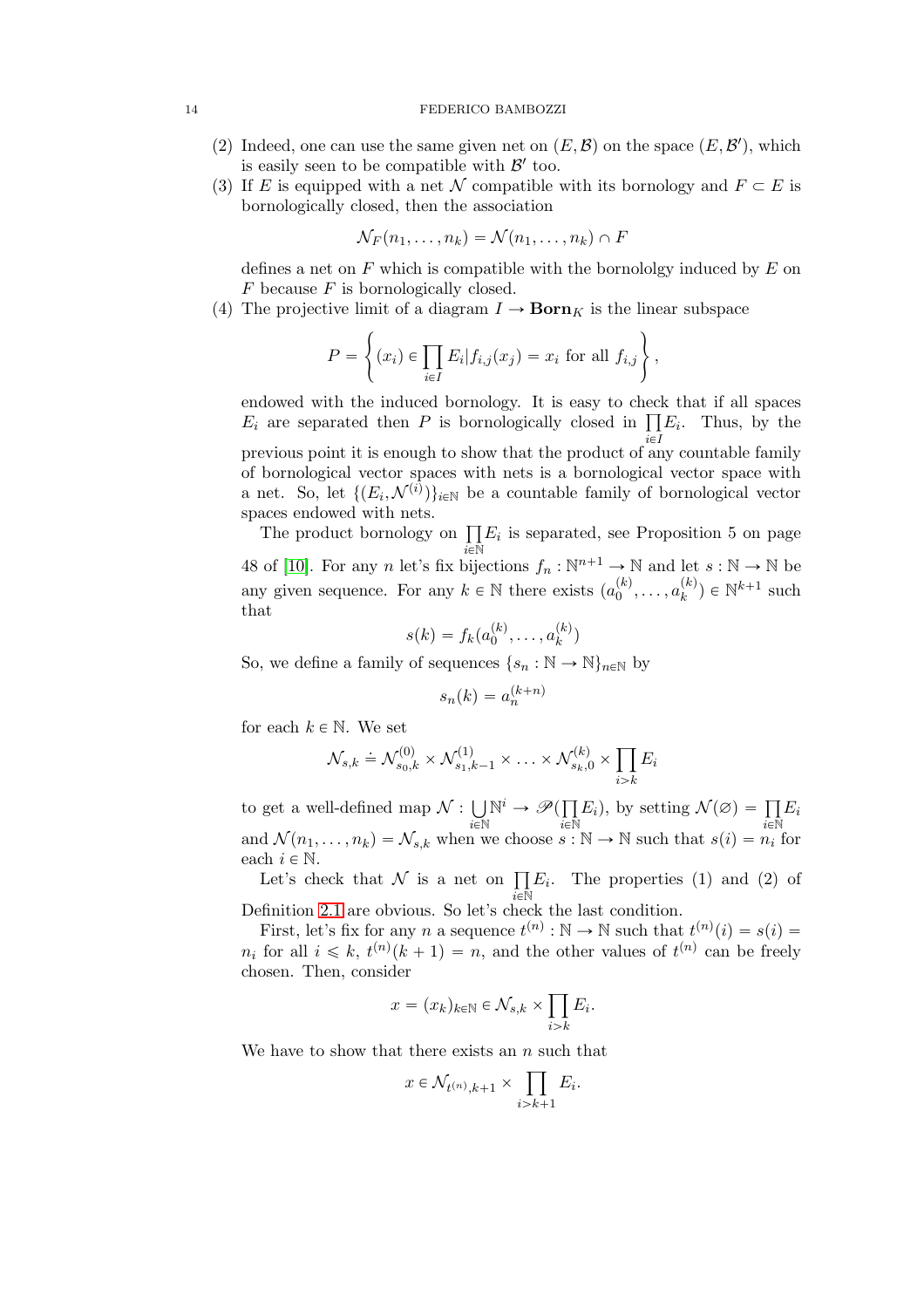Then, for any n

$$
\mathcal{N}_{t^{(n)},k+1} = \mathcal{N}_{s_0,k+1}^{(0)} \times \mathcal{N}_{s_1,k}^{(1)} \times \ldots \times \mathcal{N}_{s_k,1}^{(k)} \times \mathcal{N}_{t_k^{(n)},0}^{(k+1)}
$$

so that the first  $k$  components do not change changing  $n$ , whereas

$$
\mathcal{N}_{t_k^{(n)},0}^{(k+1)} = \mathcal{N}^{(k+1)}((a_n)_k^{(k)})
$$

for the  $(k + 1)$ -tuple such  $f_k((a_n)_0^{(k)}, \ldots, (a_n)_k^{(k)})$  $\binom{k}{k}$  = n. Thus, since  $f_k$  is a bijection then  $\limsup_{n\to\infty} (a_n)_k^{(k)} \to \infty$  and since  $\mathcal{N}^{(k+1)}$  is a net we have that

$$
\bigcup_{n \in \mathbb{N}} \mathcal{N}^{(k+1)}((a_n)_k^{(k)}) = E_{k+1},
$$

which shows (3) of Definition [2.1.](#page-7-1)

Then, let's prove that  $\mathcal N$  is compatible with the bornology of  $\prod$  $\tilde{i}$ E $\tilde{N}$  $E_i$ . For any  $s : \mathbb{N} \to \mathbb{N}$  let's define

$$
b(s)_k \doteq \min\{b^{(i)}(s_i)_{k-i}|0\leqslant i\leqslant k\}
$$

where  $b^{(i)}$  is as in Definition [2.2](#page-7-2) for  $\mathcal{N}^{(i)}$ . Let's fix a sequence  $\mu_k$  of elements of K such that  $|\mu_k| \leq b(s)_k$ . It is an easy consequence of the definition of product bornology that a series  $\Sigma$  $\overline{k}$ EN  $\mu_k x_k$ , with  $x_k \in \mathcal{N}_{s,k}$ , converges in  $\prod$  $\bar{i}$ EN  $E_i$ if and only if its components converge in  $E_i$  for each  $i \in \mathbb{N}$ . Let's denote with  $\pi_n : \prod$  $\tilde{i}$ e $\tilde{\mathbb{N}}$  $E_i \to E_n$  the canonical projection, so for  $l > n$ 

$$
\pi_n \left( \sum_{k=0}^l \mu_k x_k \right) =
$$
  
= 
$$
\sum_{k=0}^{n-1} \mu_k \pi_n(x_k) + \sum_{k=n}^l \mu_{(k-n)}^{(n)} \frac{\mu_k}{\mu_{(k-n)}^{(n)}} \pi_n(x_k)
$$

where  $\mu_{k}^{(n)}$  $\binom{n}{(k-n)} \in K$  is such that  $|\mu_{k-n}^{(n)}|$  $\binom{n}{(k-n)} \leqslant b^{(n)}(s_n)_{(k-n)}$ . And notice that we can always have that

$$
\left|\frac{\mu_k}{\mu^{(n)}_{(k-n)}}\right|\leqslant 1, \quad \forall k\geqslant n.
$$

Hence the series

$$
\sum_{k=n}^{\infty} \mu_{(k-n)}^{(n)} \frac{\mu_k}{\mu_{(k-n)}^{(n)}} \pi_n(x_k)
$$

converges because  $\mathcal{N}^{(n)}$  is a net on  $E_n$ .

Then, we need to check that for any given  $m \in \mathbb{N}$  we have that

$$
\sum_{k\geqslant m}\mu_k x_k\in \mathcal{N}_{s,m}
$$

and since

$$
\mathcal{N}_{s,m} = \mathcal{N}_{s_0,m}^{(0)} \times \mathcal{N}_{s_1,m-1}^{(1)} \times \ldots \times \mathcal{N}_{s_m,0}^{(m)} \times \prod_{i>m} E_i
$$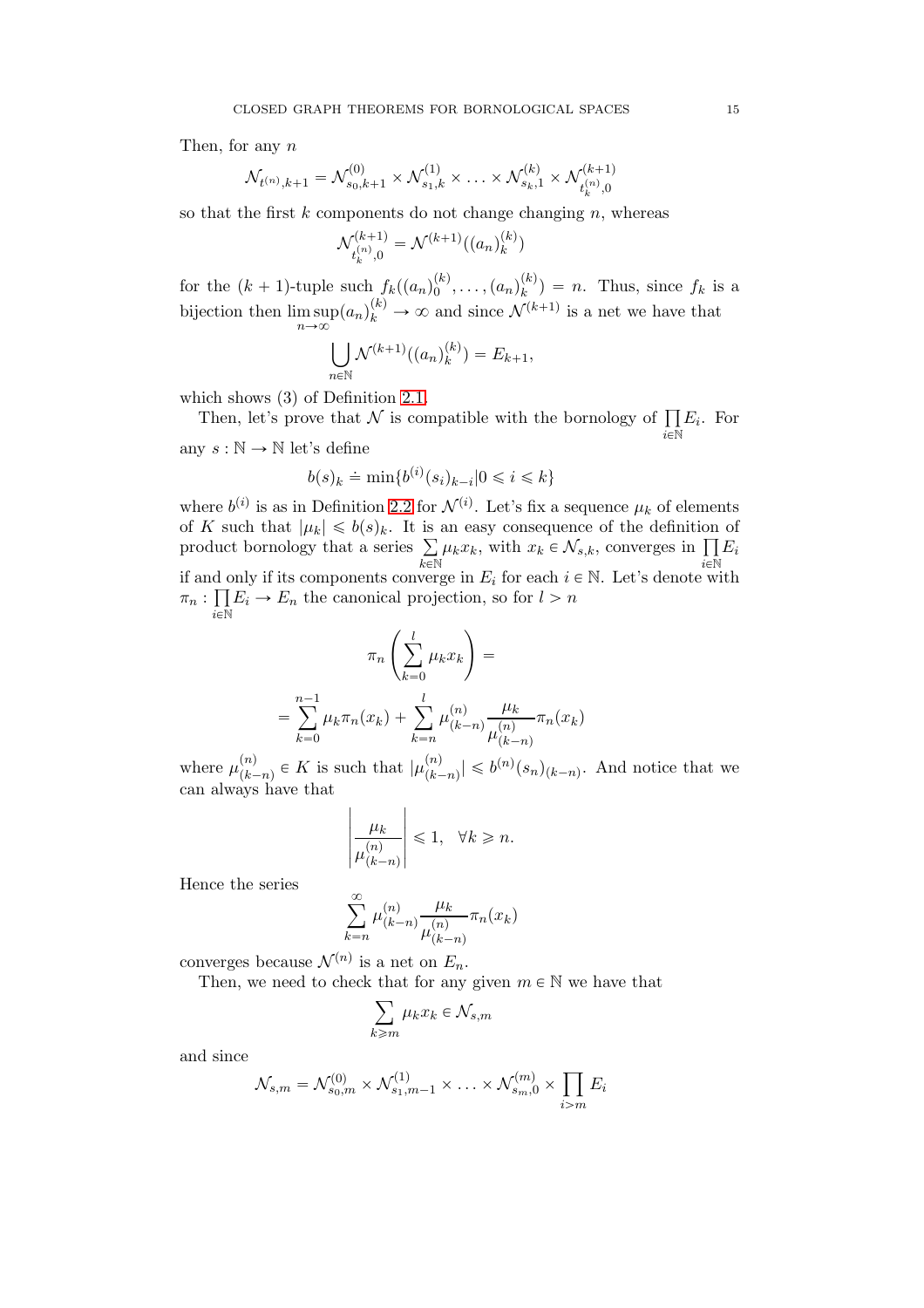we need to check only the first  $m+1$  components. So, we need to check that

$$
\pi_n\left(\sum_{k=m}^{\infty}\mu_k x_k\right) \in \mathcal{N}_{s_n,m-n}^{(n)}
$$

for  $0 \le n \le m$ . But for the above formula

$$
\pi_n\left(\sum_{k=m}^{\infty}\mu_kx_k\right) = \sum_{k=m}^{\infty}\mu_{(k-n)}^{(n)}\frac{\mu_k}{\mu_{(k-n)}^{(n)}}\pi_n(x_k)
$$

which belongs to  $\mathcal{N}_{s_n,m-n}^{(n)}$  because  $\mathcal{N}^{(n)}$  is a net on  $E_n$  compatible with its bornology.

 $\overline{\Pi}$ Last condition of Definition [2.2](#page-7-2) is easy to check because a subset  $B \subset$  $\bar{i}$ e $\bar{N}$  $E_n i$  is bounded if and only if  $\pi_i(B)$  is bounded in  $E_i$ .

(5) Finally the last assertion of the proposition is a consequence of  $(1)$  and  $(4)$ , because for any family of bornological vector spaces  $\{E_n\}_{n\in\mathbb{N}}$  one has the isomorphism

$$
\bigoplus_{n\in\mathbb{N}} E_n \cong \lim_{n\in\mathbb{N}} \prod_{i=1}^n E_i
$$

and the inductive system is monomorphic.

 $\Box$ 

It is easy to see that the quotient of a bornological vector space endowed with a net is not necessarily endowed with a net. One can consider a Fréchet-Montel space E and a quotient  $E/F$ , for a closed subspace  $F \subset E$  which is not Fréchet-Montel. Examples of these kind of spaces are well known both for Archimedean and non-Archimedean  $K$ . So, the von Neumann bornology of  $E$  coincides with the compact(oid) bornology of E, but the quotient bornology of  $E/F$  is the compact(oid) one and does not coincide with the von Neumann one. Example 2.3 (4) implies that  $E/F$  does not admit a net compatible with its bornology.

## <span id="page-15-0"></span>3. The closed graph theorem for bornological spaces with webs

In this section we will prove the most general version of the Closed Graph Theorem for bornological vector space of the paper.

<span id="page-15-1"></span>**Definition 3.1.** Let  $E$  be a separated bornological vector space of convex type over K. A pair  $(V, b)$  consisting of mappings  $V : \bigcup$  $_{k\in\mathbb{N}}$  $\mathbb{N}^k \to \mathcal{P}(E)$  and  $b : \mathbb{N}^{\mathbb{N}} \to (|K^{\times}|)^{\mathbb{N}}$ is called a bornological web if all the conditions below hold:

- (1) The image of  $V$  consists of disks.
- $(2)$   $V(\emptyset) = E$ .
- (3) Given a finite sequence  $(n_0, \ldots, n_k)$ , then  $V(n_0, \ldots, n_k)$  is absorbed by

$$
\bigcup_{n\in\mathbb{N}}\mathcal{V}(n_0,\ldots,n_k,n).
$$

(4) For every  $s : \mathbb{N} \to \mathbb{N}$  the series  $\Sigma$  $_{k\in\mathbb{N}}$  $\lambda(s)_k x_k$ , with  $\lambda(s) \in K$ , converges bornologically in E, whenever we choose  $x_k \in V(s(0), \ldots, s(k))$  and  $|\lambda(s)_k|$  =  $b(s)_k$ .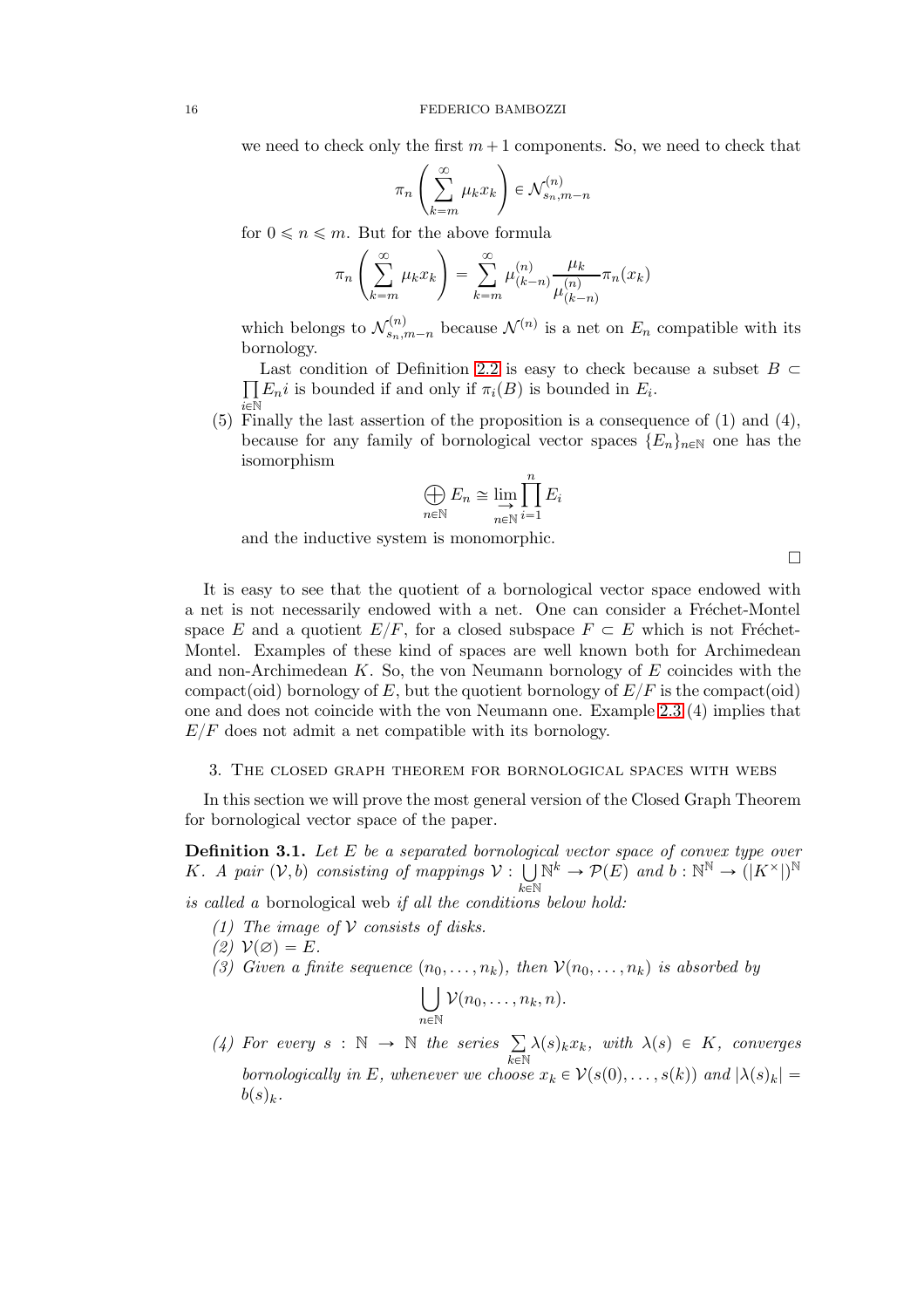As we did in previous section we will use the shorthand notation  $\mathcal{V}_{s,k} = \mathcal{V}(s(0), \ldots, s(k)).$ We define the following sets, which depend on  $b$ :

$$
\forall s: \mathbb{N} \to \mathbb{N}, \forall n \in \mathbb{N}: \widetilde{\mathcal{V}}_{s,n} = \Gamma(\mathcal{V}_{s,n} \cup \left\{ \sum_{k \geq n+1} \lambda(s)_k x_k | \forall k \geq n+1 : x_k \in \mathcal{V}_{s,k}, |\lambda(s)_k| = b(s)_k \right\})
$$

where  $\Gamma$  denotes the absolutely convex hull. Furthermore, let  $\mathcal{B}_{(\mathcal{V},b)}$  denote the convex linear bornology on  $E$  which is generated by all subsets of the form

$$
\bigcap_{k\in\mathbb{N}}\mu_k\widetilde{\mathcal{V}}_{s,k},
$$

where the  $\{\mu_k\}_{k\in\mathbb{N}}$  is an arbitrary K-valued sequence.

**Definition 3.2.** A separated bornological vector space of convex type E which is endowed with a bornology of the form  $\mathcal{B}_{(\mathcal{V},b)}$  for a bornological web  $(\mathcal{V},b)$  on E is called a webbed convex bornological space.

The following is the Closed Graph Theorem for webbed bornological vector spaces.

<span id="page-16-0"></span>**Theorem 3.3.** Let  $E$  and  $F$  be separated convex bornological vector spaces, where E is complete and F is endowed with a bornological web  $(V, b)$ . Then, every linear map  $f: E \to F$  with bornologically closed graph is bounded for the bornology  $\mathcal{B}_{(\mathcal{V},b)}$ . *Proof.* First, as in Theorem [2.7](#page-12-0) we can reduce the proof to the case in which  $E$  is a Banach space, because  $f : E = \lim_{n \to \infty} E_i \to F$  is bounded if and only if  $f \circ \alpha_i$  is bounded for every *i*, where  $\alpha_i : E_i \to \lim_{i \to \infty} E_i$  are the canonical maps.

By condition (3) of Definition [3.1](#page-15-1) we can use a reasoning similar to the one given in Lemma [2.5](#page-10-0) to produce a sequence  $s : \mathbb{N} \to \mathbb{N}$  such that  $f^{-1}(\mathcal{V}_{s,k})$  is not meagre in E for any k. Moreover let's put  $b_k = b(s_k)$ , for all  $k \in \mathbb{N}$ . Since  $(\mathcal{V}, b)$  satisfies condition (4) of Definition [3.1,](#page-15-1) the series  $\Sigma$  $\bar{k}$ EN  $\lambda_k x_k$  converges bornologically in F,

whenever we choose  $x_k \in \mathcal{V}_k$  and  $\lambda_k \in K$  with  $|\lambda_k| = b_k$ .

Next, let  $D(r)$  denote the ball of radius r in E centred in zero. If we can show that  $f(D(1))$  is absorbed by  $\widetilde{\mathcal{V}}_{s,k}$ , or equivalently by Lemma [2.4,](#page-9-0) that  $D(1)$  is absorbed by  $f^{-1}(\widetilde{\mathcal{V}}_{s,k})$ , for all  $k \in \mathbb{N}$ , then  $f(D(1)) \in \mathcal{B}_{(\mathcal{V},b)}$ , and we are done.

Define  $A_k = \lambda_k f^{-1}(\mathcal{V}_{s,k})$ , for all  $k \in \mathbb{N}$  and pick  $\lambda_k \in K$  with  $|\lambda_k| = b_k$ . Since  $A_k$ is not meagre and consequently not nowhere dense, the interior of  $\overline{A}_k$  is not empty. Hence there exist  $\overline{y}_k \in \overline{A}_k^*$  and  $\rho_k < \frac{1}{k+1}$  such that  $\overline{y}_k + D(2\rho_k) \subset \overline{A}_k$ . Since  $\overline{y}_k \in \overline{A}_k^*$ , there is a  $y_k \in A_k$  such that  $y_k \in \overline{y}_k + D(\rho_k)$ , thus

$$
y_k + D(\rho_k) = (y_k - \overline{y}_k) + (\overline{y}_k + D(\rho_k)) \subset \overline{y}_k + D(2\rho_k) \subset A_k.
$$

So,  $D(\rho_k) \subset \overline{A}_k - y_k$  which implies  $B(\rho_k) \subset 2\overline{A}_k$  if K is Archimedean and  $D(\rho_k) \subset \overline{A}_k$  if K is non-Archimedean.

So fix  $n \in \mathbb{N}$  and let  $x \in \overline{f^{-1}(\widetilde{\mathcal{V}}_{s,n})}$ . Then there is a  $u_n \in f^{-1}(\widetilde{\mathcal{V}}_{s,n})$  with  $x - u_n \in$  $D(\rho_{n+1}).$ 

$$
x - u_n + y_{n+1} \in D(\rho_{n+1}) + y_{n+1} \subset \overline{A}_{n+1}.
$$

So, there is a  $u_{n+1} \in A_{n+1}$  with  $(x - u_n + y_{n+1}) - u_{n+1} \in D(\rho_{n+2})$  and inductively we find  $u_k \in A_k$ ,  $k > n$ , such that we have

$$
x - \sum_{k=n}^{l} u_k + \sum_{k=n+1}^{l} y_k \in D(\rho_{l+1}),
$$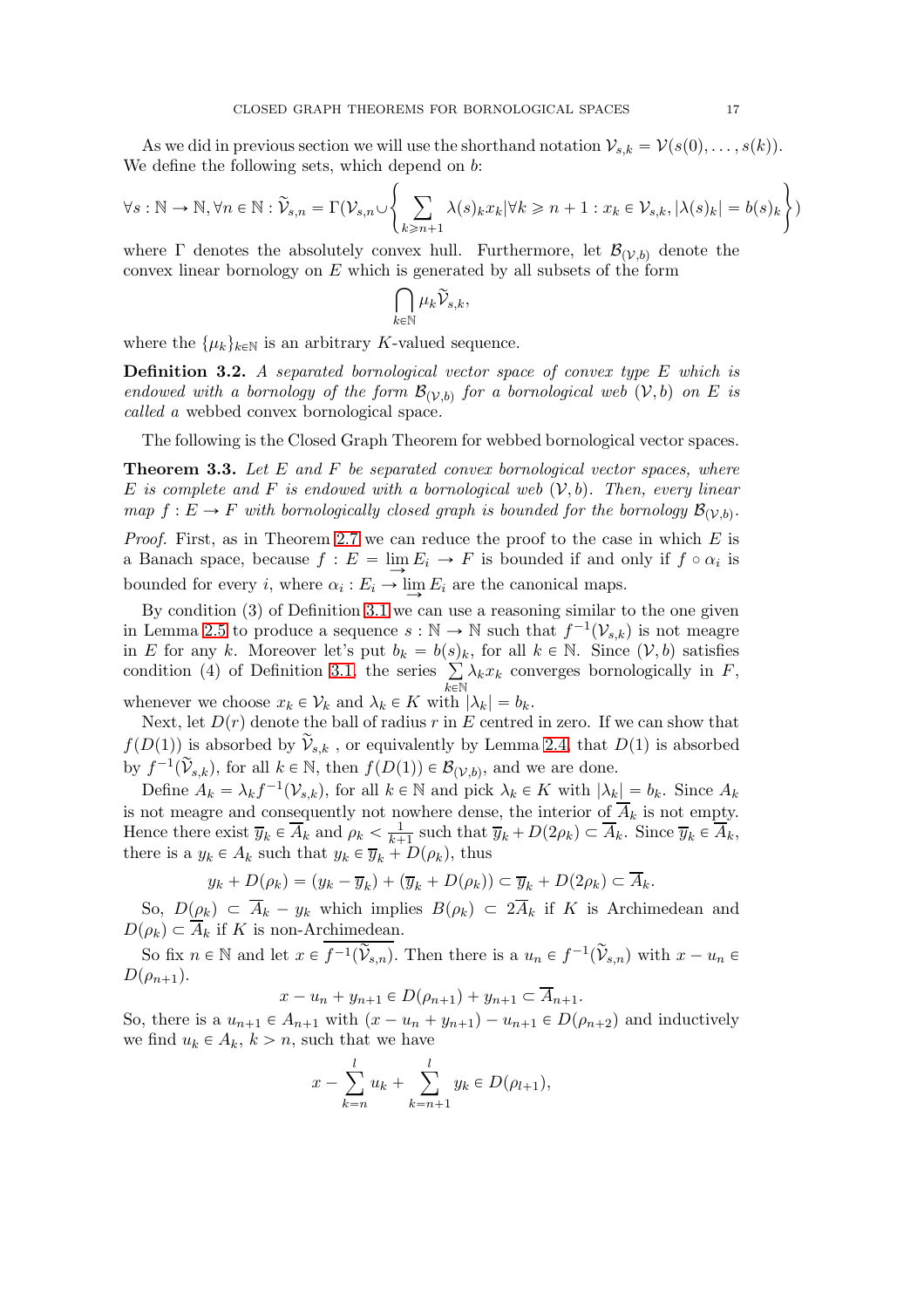for  $l > n$ . Hence, the series  $x - \sum_{i=1}^{\infty}$  $_{k=n}$  $u_k + \sum_{k=1}^{\infty}$  $k=n+1$  $y_k$  converges to 0, since  $\rho_{l+1} \to 0$ . Define  $v_k = f(u_k)$  and  $z_k = f(y_k)$ . Then  $v_n \in V_{s,n}$ ,  $z_n \in \lambda_n V_{s,n}$ , and  $\forall k > n$  one has that  $v_k, z_k \in \lambda_k \mathcal{V}_{s,k}$ . It follows from (4) of Definition [3.1](#page-15-1) that  $\Sigma$  $_{k\in\mathbb{N}}$  $v_k$  and  $\sum$  $\bar{k}$ EN  $z_k$ 

converge bornologically in F and moreover

$$
y = \sum_{k \ge n} v_k - \sum_{k \ge n+1} z_k = v_n + \sum_{k \ge n+1} v_k - \sum_{k \ge n+1} z_k \in \widetilde{\mathcal{V}}_{s,n} + \widetilde{\mathcal{V}}_{s,n} - \widetilde{\mathcal{V}}_{s,n}.
$$

Then, since f has bornologically closed graph, we infer  $0 = f(0) = f(x) - y$ , i.e.  $f(x) = y$  which shows that

$$
f(x) \in f(\widetilde{\mathcal{V}}_{s,n})
$$

if K is non-Archimedean and

$$
f(x) \in 3f(\widetilde{\mathcal{V}}_{s,n})
$$

if  $K$  is Archimedean.

Therefore, we can deduce that

$$
D(\rho_k) \subset 2\overline{A}_k = 2\overline{\lambda_k f^{-1}(\mathcal{V}_{s,k})} \subset 2\overline{\lambda_k f^{-1}(\widetilde{\mathcal{V}}_{s,k})} \subset 6\lambda_k f^{-1}(\widetilde{\mathcal{V}}_{s,k})
$$

if K is Archimedean or

$$
D(\rho_k) \subset \overline{A}_k = \overline{\lambda_k f^{-1}(\mathcal{V}_k)} \subset \overline{\lambda_k f^{-1}(\widetilde{\mathcal{V}}_{s,k})} \subset \lambda_k f^{-1}(\widetilde{\mathcal{V}}_{s,k})
$$

if K is non-Archimedean, completing the proof.  $\Box$ 

We conclude this section by proving some stability properties of bornological webs.

**Proposition 3.4.** Bornological webs have the following stability properties:

(1) if  $E = \lim_{n \to \infty} E_i$  is a monomorphic direct limit of webbed bornological vector  $i\in\mathbb{N}$ 

spaces then E is webbed;

- (2) if  $(E, \mathcal{B})$  is webbed and  $\mathcal{B}'$  is another bornology on E such that the identity  $(E, \mathcal{B}) \rightarrow (E, \mathcal{B}')$  is bounded, then  $(E, \mathcal{B}')$  is webbed;
- (3) every closed subspace of a webbed bornological vector space is a webbed bornological vector space;
- (4) every countable projective limit of webbed bornological vector spaces is a webbed bornological space;
- (5) every countable coproduct of webbed bornological vector spaces is a webbed bornological vector space.

Proof. The proof of this proposition is similar to the proofs of Proposition [2.8.](#page-12-1) For details we refer to [\[8\]](#page-26-6), Theorem 4.11 where a full proof is given when the base field is Archimedean.

### 4. Applications

In this last section we deduce some consequences from the theorems we have proved so far. We start by discussing the more classical ones: various forms of Isomorphisms Theorems and then we deduce de Wilde's Theorem for arbitrary base field. We conclude showing some applications to the theory of bornological algebras from [\[1\]](#page-26-0) and [\[3\]](#page-26-2). We remark, that one of the main differences in this exposition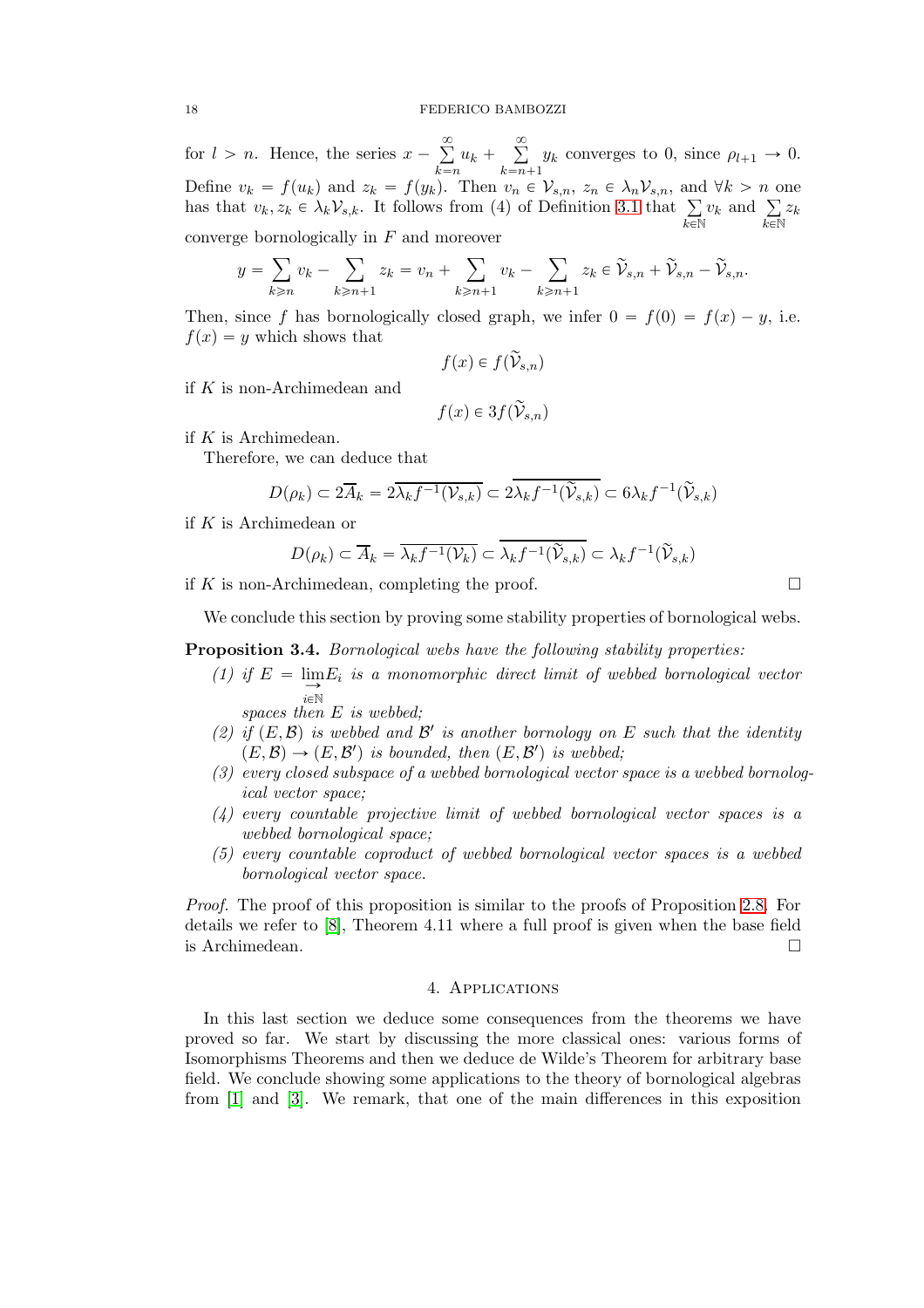with respect to other works in literature, is that we work over any complete nontrivially valued field  $K$ , treating on the same footing, for as much as it is possibile, the Archimedean and the non-Archimedean sides of the theory.

# Isomorphism theorems.

<span id="page-18-0"></span>**Theorem 4.1.** Let  $f : E \to F$  be a bijective bounded morphism between separated bornological vector spaces with F complete and E with a net compatible with the bornology (resp. is webbed), then  $F$  is an isomorphism of bornological vector spaces.

*Proof.* The map  $f^{-1}: F \to E$  is a linear map between bornological vector spaces whose domain is complete and whose codomain has a net compatible with the bornology (resp. is webbed). Then, the graph of  $f^{-1}$  coincides with the graph of f, up to swap domain with the codomain, thus is a closed subset of  $F \times E$ . So, by Theorem [2.7](#page-12-0) (resp. Theorem [3.3\)](#page-16-0)  $f^{-1}$  is a bounded map.

For any locally convex space E let's denote with  $(E,\mathcal{B}_{\operatorname{Ban}})$  the vector space E endowed with the vector space bornology of convex type on  $E$  generated by all bounded Banach disks of E and  $E_{\text{uborn}} = (E, \mathcal{B}_{\text{Ban}})^t$ , where <sup>t</sup> is the functor which associate to every bornological vector space the topological vector space identified by the bornivorous subset.  $E_{\text{uborn}}$  is called the *ultrabornologification* of  $E$ .

<span id="page-18-1"></span>**Definition 4.2.** Let E be a locally convex space over  $K$ . E is called bornological if  $E \cong (E^b)^t$ . E is called ultrabornological if  $E \cong E_{\text{uborn}}$ .

**Proposition 4.3.** Let  $f : E \rightarrow F$  be a bijective continuous morphism between locally convex spaces. Suppose that E ultrabornological with  $E^b$  endowed with a net of webbed, F is bornological and  $F^b$  complete. Then,  $f^{-1}$  is continuous.

Proof. Direct consequence of Theorem [4.1,](#page-18-0) Definition [4.2](#page-18-1) and the fact that the functors  $\binom{b}{k}$  and  $\binom{t}{k}$  are adjoints.

**Corollary 4.4.** Let  $f : E \to F$  be a bijective continuous morphism E and F Fréchet then f is isomorphism.

*Proof.* Fréchet spaces are bornological and ultrabornological.  $\Box$ 

Remark 4.5. Although one can use the Closed Graph Theorem to deduce the Isomorphism Theorems, it cannot be used to deduce Open Mapping Theorems for bornological spaces, i.e. that under some hypothesis a surjective bounded map must be a quotient map.

We conclude this section discussing a result that is not a consequence of the Bornological Closed Graph Theorems we are discussing, but for which we think it is important to have a proof that extends the classical one given over  $\mathbb R$  and  $\mathbb C$  to any valued base field. This result is Buchwalter's theorem, which is an analogous of the Open Mapping Theorem for bornological space. The interest for this result rely on the fact that such kind of results are very rare for bornological spaces. We need a definition and a couple of lemmata, which are adaptations of [\[21\]](#page-27-5), section 1.5.

**Definition 4.6.** Let E be a vector space, and  $B_1$ ,  $B_2$  be two Banach disks of E. We say that  $B_1$  and  $B_2$  are compatible if their intersection is a Banach disk.

<span id="page-18-2"></span>**Lemma 4.7.** Two Banach disks  $B_1$  and  $B_2$  of a vector space E are compatible if  $B_1 + B_2$  does not contain a non-zero vector subspace.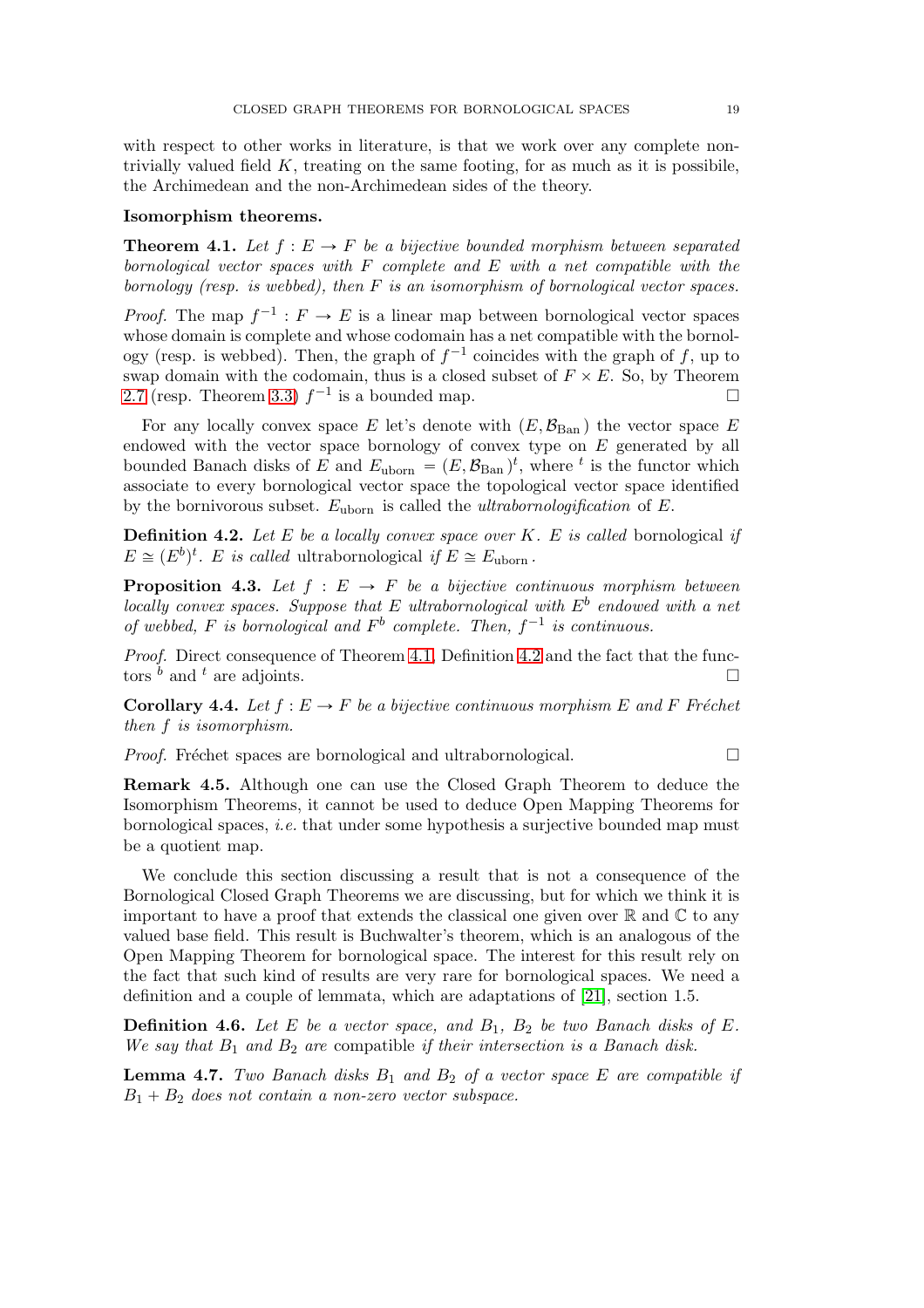*Proof.* We shall write  $E_1 = E_{B_1}$  and  $E_2 = E_{B_2}$ . We let also  $E_1 + E_2$  be the seminormed space absorbed by  $B_1 + B_2$  with the Minkowski functional associated to  $B_1 + B_2$ . We have the short exact sequence

$$
0 \to E_1 \cap E_2 \to E_1 \oplus E_2 \to E_1 + E_2 \to 0,
$$

where the first morphism maps  $x \in E_1 \cap E_2$  to  $(x, -x) \in E_1 \oplus E_2$  and the second morphism maps  $(x, y) \in E_1 \oplus E_2$  to  $x + y \in E_1 + E_2$ . The space  $E_1 + E_2$  is normed if and only if the kernel of the map  $E_1 \oplus E_2 \rightarrow E_1 + E_2$  is closed and the kernel is closed if and only if its unit ball is a Banach disk. The unit ball of the kernel is the image of the unit ball of  $E_1 \cap E_2$  by an injective map.

**Lemma 4.8.** (Grothendieck's lemma) Let E be a vector space, let B be a Banach disk in E and  ${B_n}_{n \in \mathbb{N}}$  be an increasing sequence of Banach disks of E such that  $B = \bigcup^{\infty}$  $n=0$  $B_n$ . Then B is absorbed by some  $B_n$ .

*Proof.* It is an immediate consequence of Lemma [4.7](#page-18-2) that the disk  $B$  is compatible with all the  $B_n$  for all  $n \in \mathbb{N}$ , since one has that  $B_n \subset B$ . The space  $E_B$  is a Banach space therefore it is a Baire space. According to the Baire's Theorem, for some  $n \in \mathbb{N}$ ,  $\overline{B_n}$  has a non-empty interior, where the closure is taken in  $E_B$ . As  $B_n$  is absolutely convex,  $\overline{B_n}$  contains a ball  $D(\alpha)$  of radius  $\alpha > 0$  in the Banach space  $E_B$ . Let  $x_0 \in D(\alpha) \subset \overline{B_n}$ . We can find  $y_0 \in B_n$  and  $x_1 \in D(\alpha) \subset \overline{B_n}$  such that  $x_0 = y_0 + \lambda x_1$ , with  $\lambda \in K^\times$  and  $|\lambda| \leq \frac{1}{2}$ . Next we choose  $y_1 \in B_n$  and  $x_2 \in D(\alpha) \subset \overline{B_n}$  such that  $x_1 = y_1 + \lambda x_2$ , etc. For each  $j \in \mathbb{N}$ , we see that

$$
x_0 = \sum_{l=0}^{l} \lambda^j y_l + \lambda^{j-1} x_j.
$$

The series  $\sum_{n=1}^{\infty}$  $l=0$  $\lambda^{j} y_{l}$  converges in the Banach space  $E_{B_n}$  and in that space, the norm of the sum is at most equal to 2. So the sum  $\sum_{n=1}^{\infty}$  $\overline{l=0}$  $\lambda^j y_l$  belongs to  $\lambda^{-1} B_n$ . In the Banach space  $E_B$ ,  $\lambda^{-j} x_k \to 0$ . Thus  $x_0 \in \lambda^{-1} B_n$  and  $D(\alpha) \subset \lambda^{-1} B_n$ .

**Theorem 4.9.** (Buchwalter's theorem) Let E be a complete bornological vector space whose bornology has a countable basis and  $F$  be a complete bornological vector space. Let  $f : E \to F$  be a surjective bounded linear map. Then f is a strict epimorphism.

*Proof.* Let  ${B_n}_{n\in\mathbb{N}}$  be a basis of the bornology of E. We assume that the  $B_n$  are Banach disks and that for all  $n \in \mathbb{N}$ ,  $B_n \subset B_{n+1}$ . Let C be a bounded Banach disk in F. Since f is bounded, the subsets  $f(B_n)$  are bounded Banach disks and  $F = \bigcup^{\infty}$  $n=0$  $f(B_n)$ . Lemma [4.7](#page-18-2) implies that for all  $n \in \mathbb{N}$ , the subset  $f(B_n) \cap C$  is a Banach disk as  $f(B_n) + C$ , being bounded in F, does not contain any non-zero subspace. Moreover  $C = \bigcup_{n=1}^{\infty}$  $n=0$  $(f(B_n) \cap C)$ . Then Grothendieck's lemma shows that C is absorbed by one of the sets  $f(B_n)$ . It follows that there exist  $\lambda \in K^\times$  and  $n \in \mathbb{N}$ such that  $C \subset \lambda f(B_n)$ , which yields  $C \subset f(\lambda B_n)$ . Thus, we showed that the map f is a strict epimorphism.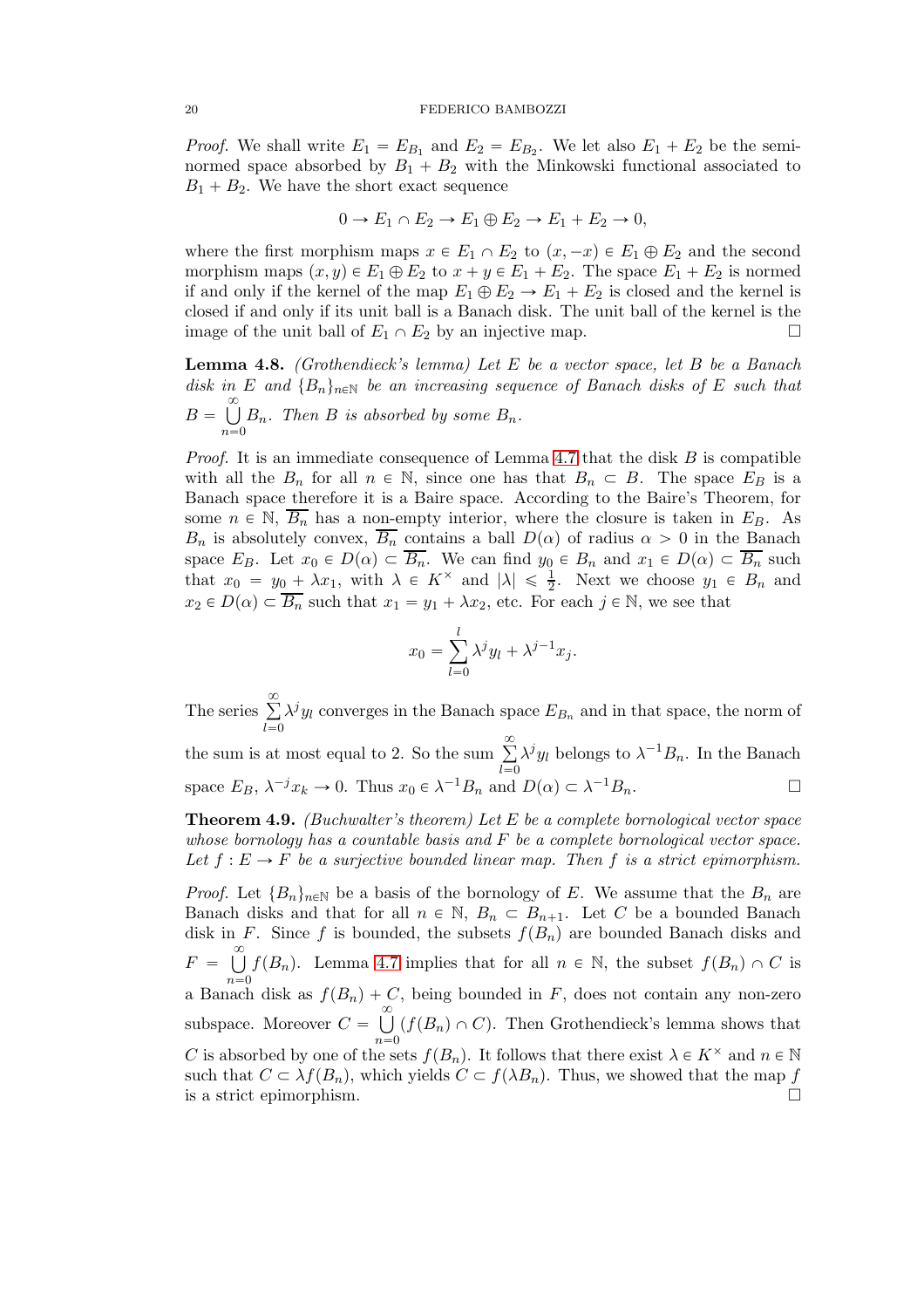De Wilde's Theorem. Before proving our generalization of the de Wilde's Theorem, let's see how Theorem [3.3](#page-16-0) generalizes Theorem [2.7.](#page-12-0)

<span id="page-20-0"></span>**Proposition 4.10.** Let  $(E, \mathcal{B})$  be a separated convex bornological vector space and N a net on E which is compatible with  $\mathcal{B}$ . Then, for every  $b: \mathbb{N}^{\mathbb{N}} \to |K^{\times}|^{\mathbb{N}}$  satisfying (1) of Definition [2.2,](#page-7-2) the couple  $(N, b)$  is a bornological web on E such that

$$
\mathcal{B}_{(\mathcal{N},b)}\subset \mathcal{B}
$$

Proof. The first three conditions of the definition of bornological web are direct consequences of the definition of net. The last one is imposed by hypothesis and by condition (1) of Definition [2.2.](#page-7-2) So, we need only to check that  $\mathcal{B}_{(N,b)} \subset \mathcal{B}$ . And this follows directly from condition (2) of Definition [2.2.](#page-7-2)  $\Box$ 

Corollary 4.11. Theorem [2.7](#page-12-0) is consequence of [3.3.](#page-16-0)

*Proof.* Direct consequence of Proposition [4.10.](#page-20-0)

Then, we need to introduce the topological version of the notion of web.

<span id="page-20-1"></span>**Definition 4.12.** Let E be a Hausdorff locally convex space. A map  $W: \bigcup$  $_{k\in\mathbb{N}}$  $\mathbb{N}^k \rightarrow$ 

 $\mathscr{P}(E)$  is called a topological web if

- (1) the image of W consists of absolutely convex sets;
- $(2)$   $W(\emptyset) = E;$
- (3) Given a finite sequence  $(n_0, \ldots, n_k)$ , then  $W(n_0, \ldots, n_k)$  is absorbed by

$$
\bigcup_{n\in\mathbb{N}}\mathcal{W}(n_0,\ldots,n_k,n).
$$

(4) for every finite sequence  $(n_0, \ldots, n_k, n_{k+1})$  one has

$$
\mathcal{W}(n_0,\ldots,n_k,n_{k+1})+\mathcal{W}(n_0,\ldots,n_k,n_{k+1})\subset \mathcal{W}(n_0,\ldots,n_k).
$$

A separated locally convex space E that carries a topological web is called webbed locally convex space. Moreover, we say that  $W$  is completing if the following condition is satisfied: For every  $s : \mathbb{N} \to \mathbb{N}$  and for every choice of  $y_k \in \mathcal{W}(s(1), \ldots, s(k))$ the series

$$
\sum_{k\in\mathbb{N}}y_k
$$

converges topologically in E.

<span id="page-20-2"></span>**Remark 4.13.** Notice that condition (4) of the last definition when  $K$  is non-Archimedean reduces to

$$
\mathcal{W}(n_0,\ldots,n_k,n_{k+1}) \subset \mathcal{W}(n_0,\ldots,n_k)
$$

because in this case  $\mathcal{W}(n_0, \ldots, n_k, n_{k+1}) + \mathcal{W}(n_0, \ldots, n_k, n_{k+1}) = \mathcal{W}(n_0, \ldots, n_k, n_{k+1}),$ and reduces to the condition

$$
2\mathcal{W}(n_0,\ldots,n_k,n_{k+1}) \subset \mathcal{W}(n_0,\ldots,n_k)
$$

when  $K$  is Archimedean. Hence, from here on we define the constant

$$
\lambda = \begin{cases} 2 & \text{if } K \text{ is Archimedean} \\ 1 & \text{if } K \text{ is non-Archimedean} \end{cases}
$$

.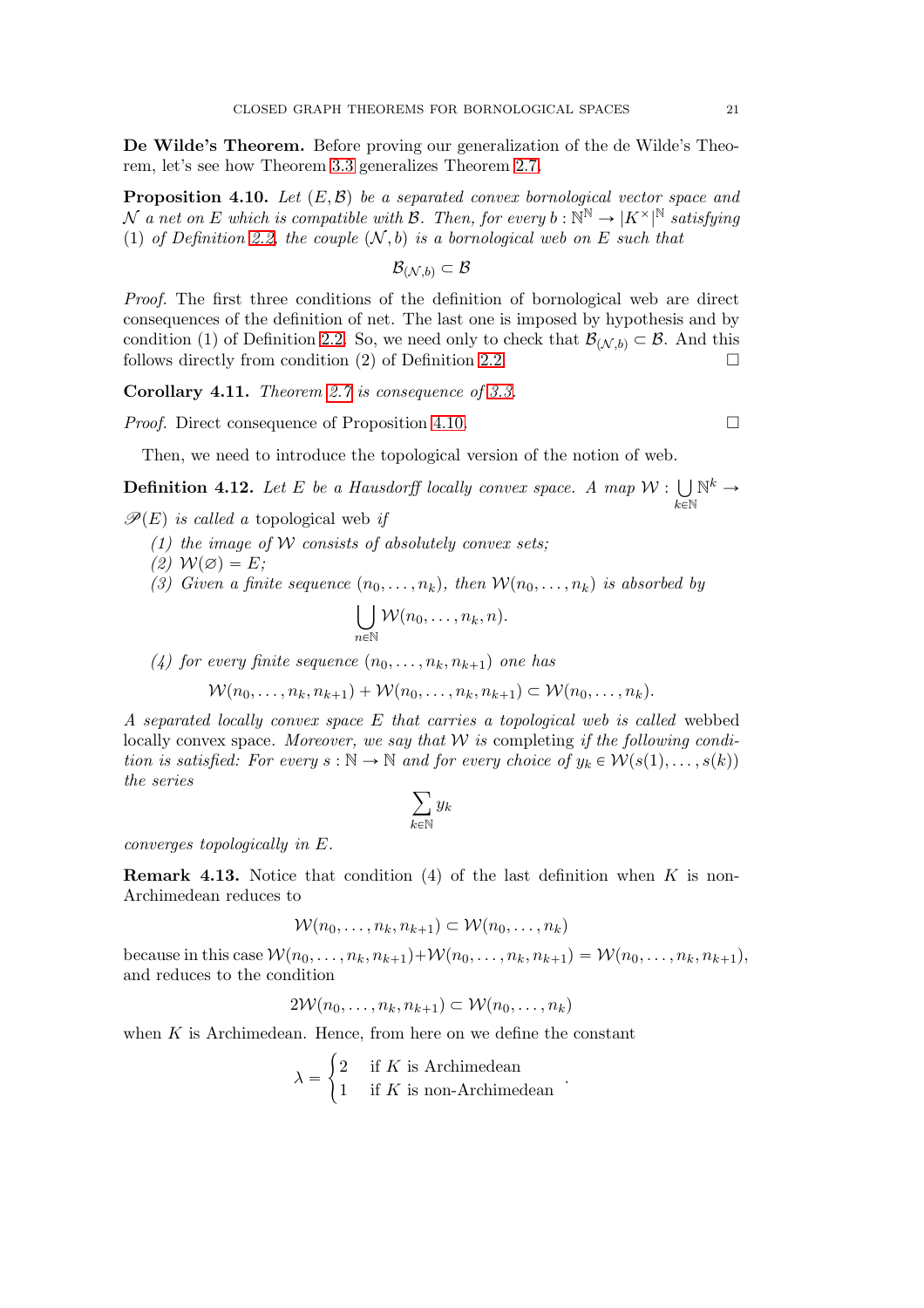#### 22 FEDERICO BAMBOZZI

Also for topological webs we will use the notation introduced in previous sections:

$$
\mathcal{W}_{s,k} \doteq \mathcal{W}(s(0), \ldots, s(k)), \text{ where } s : \mathbb{N} \to \mathbb{N}.
$$

We need some technical lemmata. The following is the generalization of Proposition 5.2.1 of [\[14\]](#page-27-6).

<span id="page-21-2"></span>**Lemma 4.14.** Let E be a locally convex space and  $\mathcal{W}$  a topological web on E, then W is completing if and only if for any open 0-neighborhood  $U \subset E$  and any  $s : \mathbb{N} \to \mathbb{N}$ there exists a  $k \in \mathbb{N}$  such that  $\mathcal{W}_{s,k} \subset U$ .

*Proof.* Suppose that W is completing. Then every sequence of elements  $y_k \in W_{s,k}$ must be a zero sequence. Suppose that there exists a 0-neighborhood such that for every  $k \in \mathbb{N}$  one has  $\mathcal{W}_{s,k} \subset U$ . In this way we can construct a sequence  $y_k \in \mathcal{W}_{s,k} - U$ which cannot be a zero sequence, thus  $W$  cannot be completing.

For the reverse implication, consider  $s : \mathbb{N} \to \mathbb{N}$  and  $y_k \in \mathcal{W}_{s,k}$  for each  $k \in \mathbb{N}$ . So, for each 0-neighborhood  $U \subset E$  we can find a  $k_0 \in \mathbb{N}$  such that  $\mathcal{W}_{s,k_0} \subset U$ , therefore  $W_{s,k} \subset U$  for all  $k \geq k_0$ . Applying inductively (4) of Definition [4.12](#page-20-1) we get that for any  $m, k \in \mathbb{N}$ , with  $k \geq k_0$ 

$$
\sum_{n=1}^p y_{k+n} \in \mathcal{W}_{s,k+1} + \ldots + \mathcal{W}_{s,k+p} \subset \mathcal{W}_{s,k} \subset U.
$$

This shows that the sequence of partial sums  $\sum_{n=1}^{\infty}$  $\sum_{n=1} y_{k+n}$  for  $p \to \infty$ , is a zero sequence for the topology of  $E$ .

<span id="page-21-1"></span>**Lemma 4.15.** Let  $E$  be a Hausdorff locally convex space which is endowed with a topological web W. Then the map  $V: \bigcup_{k \in \mathbb{N}} \mathbb{N}^k \to \mathscr{P}(E)$ , defined by

$$
\mathcal{V}(n_0,\ldots,n_k):=\frac{1}{\lambda^k}\mathcal{W}(n_0,\ldots,n_k),
$$

is again a topological web on E, where  $\lambda \in K$  is as in Remark [4.13.](#page-20-2) Moreover, if W is completing then also  $\mathcal V$  is.

*Proof.*  $V$  clearly satisfies the first three conditions of Definition [4.12,](#page-20-1) so let's check the fourth.

$$
\lambda V(n_0,\ldots,n_k,n_{k+1})=\frac{1}{\lambda^{k-1}}\mathcal{W}(n_0,\ldots,n_k,n_{k+1})\subset \frac{1}{\lambda^k}W(n_0,\ldots,n_k)=\mathcal{V}(n_0,\ldots,n_k).
$$

Finally, let's suppose that W is completing. Then, since the sets  $\mathcal{W}(n_0, \ldots, n_k)$  are absolutely convex they are in particular balanced, so

$$
\mathcal{V}(n_0,\ldots,n_k)=\frac{1}{\lambda^k}\mathcal{W}(n_0,\ldots,n_k)\subset \mathcal{W}(n_0,\ldots,n_k),
$$

therefore the completing condition for W implies the completing condition for  $\mathcal{V}$ .

From now on we will consider only completing topological webs.

<span id="page-21-0"></span>**Definition 4.16.** Let E be a K-vector space. A semi-norm p on E is called polar if

$$
p = \sup\{|f| | f \in E^*, |f| \leq p\}
$$

where  $E^*$  denotes the algebraic dual of E. A locally convex space E is said to be polar if its topology can be defined by polar semi-norms.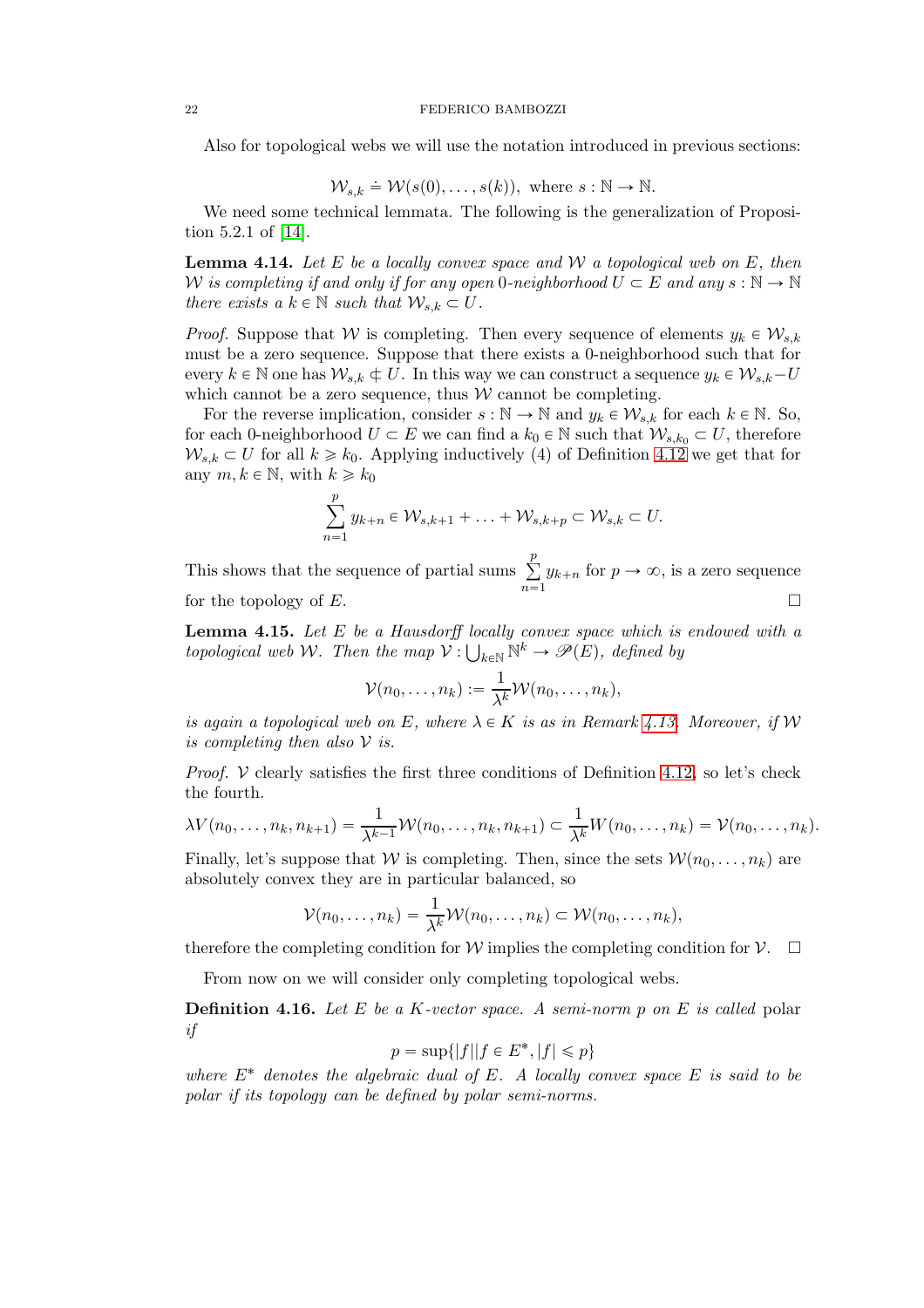**Remark 4.17.** If K is spherically complete (hence also for  $\mathbb{R}$  and  $\mathbb{C}$ ), all locally convex spaces are polar, cf. Theorem 4.4.3 of [\[18\]](#page-27-7).

**Notation 4.18.** Let E be a locally convex space and  $X \subseteq E$  any subset we define

$$
X^{\circ} \doteq \{ f \in E' || f(x) || \leq 1, \forall x \in E \}
$$
  

$$
X^{\circ \circ} \doteq \{ x \in E || f(x) || \leq 1, \forall f \in X^{\circ} \}
$$

where  $E'$  is the continuous dual of  $E$ .

In next lemma we use the notation  $S_K = l_K^1$  if K is Archimedean and  $S_K = c_F^0$ K if K is non-Archimedean, where  $l_K^1$  is the K-Banach space of summable sequences and  $c_K^0$  is the K-Banach space of zero sequences.

<span id="page-22-0"></span>**Lemma 4.19.** Let  $E$  be a polar locally convex space over a spherically complete field K. Let  $\{y_k\}_{k\in\mathbb{N}}$  be a sequence of elements of E such that  $\sum$  $\widetilde{k\in\mathbb{N}}$  $\mu_ky_k$  converges for each possible choice of  $\mu_k \in K^{\circ}$ . Then,  $B = (\{y_k\}_{k \in \mathbb{N}})^{\circ \circ}$  is a Banach disk in E.

*Proof.* By hypothesis the series  $\Sigma$  $\bar{k}$ EN  $\mu_k y_k$  is convergent when we choose  $\{\mu_k\}_{k\in\mathbb{N}} \in S_K$ . Let's denote by  $D \subset S_K$  the unit ball and with  $e_k \in S_K$ , for each  $k \in \mathbb{N}$ , the elements

of the canonical Schauder base. The map  $T : S_K \to E$  defined  $\{\mu_k\} \mapsto \sum$  $\mu_k y_k$  sends  $D \subset S_K$  into  $B =$ 

 $_{k\in\mathbb{N}}$  $(\{y_k\}_{k\in\mathbb{N}})$ <sup>oo</sup>. Moreover, T is adjoint to the map

$$
E' \to c_K^0 : u \mapsto \{\langle u, y_k \rangle\}_{k \in \mathbb{N}}
$$

so T is  $(\sigma(S_K, c_K^0), \sigma(E, E'))$ -continuous, where  $\sigma$  stands for the usual notation for weak topologies. The fact that  $T(D)$  is  $\sigma(E, E')$ -bounded implies that  $T(D)$  is  $\sigma(E, E')$ -compact for K Archimedean (this follows from the Bourbaki-Alaoglu Theorem) and  $\sigma(E, E')$ -c-compact for K non-Archimedean, because we are supposing  $K$  spherically complete (for  $K$  non-Archimedean and spherically complete we can apply Theorem 5.4.2 and 6.1.13 of [\[18\]](#page-27-7) to deduce weak-c-compactness from weakboundedness). Hence  $T(D)$  is weakly closed also for K non-Archimedean because we can apply Theorem 6.1.2 (iii) of [\[18\]](#page-27-7). Thus, since  $Te_k = y_k$  for each k, and  $T(D)$ is absolutely convex the Bipolar Theorem implies  $T(D) = B$  (see Theorem 5.2.7 for the non-Archimedean version of the Bipolar Theorem). Moreover,  $B$  is a bounded (because E is polar and we can apply Theorem 5.4.5 of [\[18\]](#page-27-7)) Banach disk.  $\square$ 

So, from now on until the end of this section  $K$  will be supposed to be spherically complete.

<span id="page-22-1"></span>**Lemma 4.20.** If  $(E, W)$  is a polar webbed locally convex space, then also  $E_{\text{uborn}}$  is a webbed locally convex space.

*Proof.* We shall show that given a topological web  $W$  on E, then the topological web V associated to W as in Lemma [4.15](#page-21-1) is a topological web for  $E_{\text{uborn}}$ . The only non-trivial thing to check is that  $V$  is completing for the topology of  $E_{\text{uborn}}$ . So, we reproduce here the argument of Theorem 13.3.3 of [\[14\]](#page-27-6) adapting it for any base field.

Let's consider  $s : \mathbb{N} \to \mathbb{N}$  and  $x_k \in \mathcal{V}_{s,k}$  for each  $k \in \mathbb{N}$ . Then, by condition (4) of Definition [3.1](#page-15-1) we know that

$$
\lambda \mathcal{V}_{s,k+1} \subset \mathcal{V}_{s,k} \Rightarrow \lambda^{k-1} \mathcal{V}_{s,k+1} \subset \mathcal{W}_{s,k}.
$$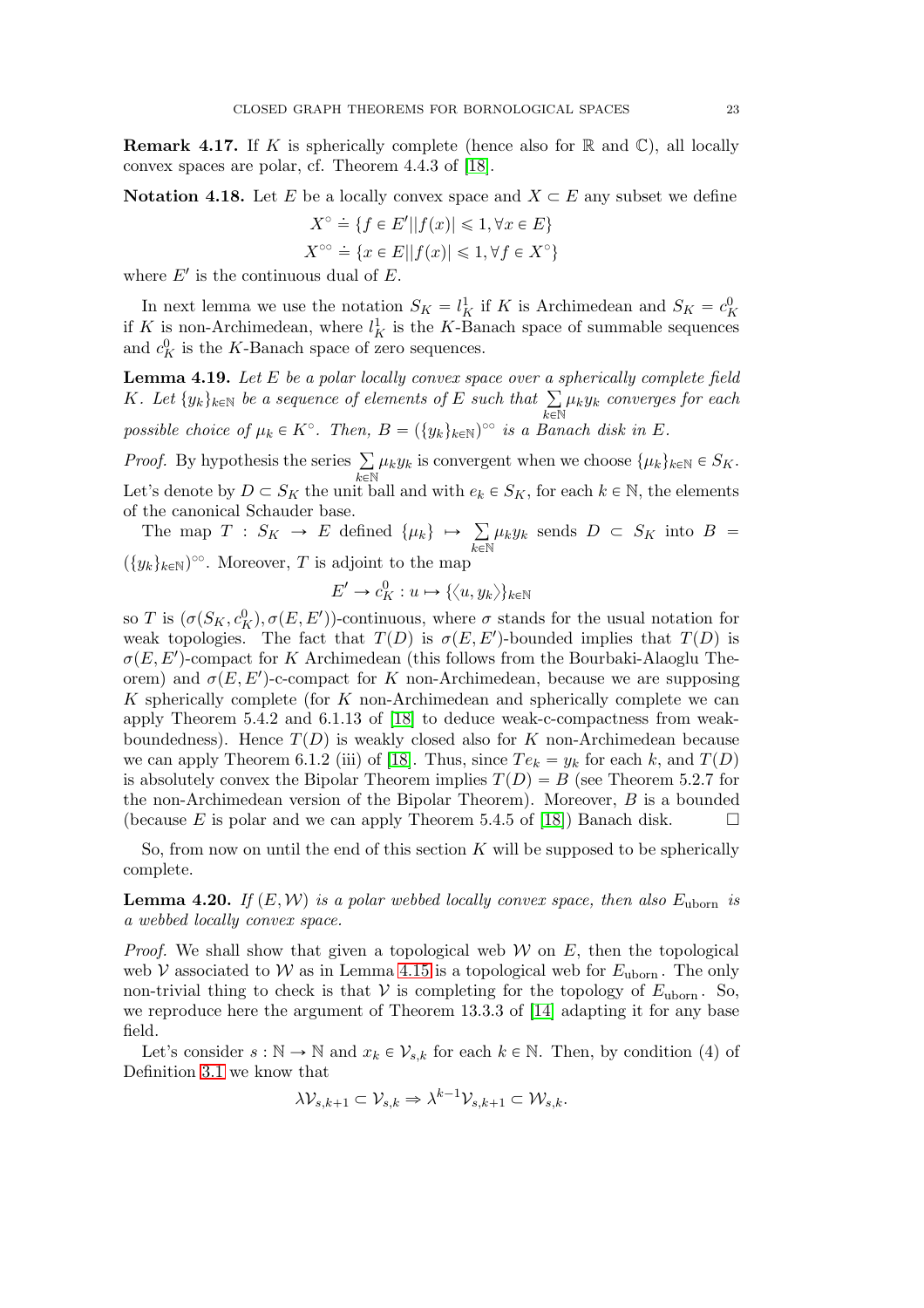Thus, for each  $x_k$  we can write

$$
x_k = \frac{y_k}{\lambda^{k-1}}, \quad \text{with } y_k \in \mathcal{W}_{s,k}
$$

and since  $\mathcal{W}_{s,k}$  are balanced, the assumption that W is completing implies that the series  $\Sigma$  $\bar{k}$ EN  $\mu_k y_k$  converges for the topology of E for each possible choice of  $\mu_k \in K^{\circ}$ . Thus we can apply Lemma [4.19](#page-22-0) to deduce that  $B = (\{y_k\}_{k\in\mathbb{N}})^{\infty}$  is a bounded Banach

disk of E. This implies that  $\Sigma$  $\bar{k}$ EN  $x_k$  converges in  $E_B$  and so also in  $E_{\text{uborn}}$ .

<span id="page-23-0"></span>**Lemma 4.21.** Let E be a polar locally convex space. If E is webbed, then  $(E,\mathcal{B}_{\text{Ban}})$ is a webbed convex bornological space with a bornological web  $(V, b)$  that may be chosen in such a way that  $\mathcal{B}_{(\mathcal{V},b)}$  is finer than the von Neumann bornology of  $E_{\text{uborn}}$ .

*Proof.* Let  $W$  be a topological web on  $E$ . By Lemma [4.15](#page-21-1)

$$
\mathcal{V}(n_0,\ldots,n_k) \doteq \frac{1}{\lambda^k} \mathcal{W}(n_0,\ldots,n_k)
$$

is another topological web of E. For  $s : \mathbb{N} \to \mathbb{N}$  define  $b(s) : \mathbb{N} \to |K^{\times}|$  to be constant with value 1. We claim that  $(V, b)$  is a bornological web for  $(E, \mathcal{B}_{\text{Ban}})$ . The first three conditions of bornological web are clear, so only the last one need to be checked. Given a sequence of elements  $x_k \in \mathcal{V}_{s,k}$  then we can define

$$
x_k = \frac{y_k}{\lambda^{k-1}}, \quad \text{with } y_k \in \mathcal{W}_{s,k}
$$

and apply Lemma [4.19](#page-22-0) to the sequence  $\{y_k\}_{k\in\mathbb{N}}$  for obtaining that  $\sum$  $\widetilde{k\in\mathbb{N}}$  $x_k$  converges in  $E_B$ , where  $B = (\{y_k\}_{k\in\mathbb{N}})$ <sup>oo</sup>. So  $\{y_k\}_{k\in\mathbb{N}}$  is a zero sequence in  $E_B$  which implies that  $\sum$  $_{k\in\mathbb{N}}$  $x_k$  converges for the topology of  $E_{\text{uborn}}$ .

In order to prove that the  $(V, b)$  is finer than the von Neumann bornoloy of  $E_{\text{uborn}}$ , first let's notice that  $(V, b)$  is also a bornological web for  $(E_{\text{uborn}})^b$ , since the bounded Banach disks that generate  $\mathcal{B}_{\text{Ban}}$  are all bounded subsets for  $E_{\text{uborn}}$ . Next, let  $\{\mu_k\}_{k\in\mathbb{N}}$  be a sequence with values in  $|K^{\times}|$ . For every choice of  $x_k \in \mathcal{V}_{s,k}$ ,  $k \in \mathbb{N}$ , the value of

$$
\sum_{k>n+1}^{\infty} x_k
$$

belongs to  $\overline{\mathcal{V}_{s,n}}$ . Hence  $\tilde{\mathcal{V}}_{s,n} \subset \overline{\mathcal{V}_{s,n}}$ , but  $\bigcap$  $\stackrel{.}{k \in \mathbb{N}}$  $\mu_k\overline{\mathcal{V}_{s,n}}$  is bounded, since for any given closed and absolutely convex 0-neighbourhood U there is an index  $n \in \mathbb{N}$  such that  $\mathcal{V}_{s,n} \subset U$ , by Lemma [4.14.](#page-21-2) Hence,  $\mu_n \overline{\mathcal{V}_{s,n}}$ , and consequently  $\bigcap \mu_k \overline{\mathcal{V}_{s,k}}$ , is absorbed  $k\in\mathbb{N}$ by U. Thus, we proved that  $\mathcal{B}_{(\mathcal{V},b)}$  is finer with respect to the canonical bornology of  $E_{\text{uborn}}$ .

**Remark 4.22.** Since  $\lambda = 1$  for K non-Archimedean, last lemma proves that a topological web for a locally convex space  $E$  is automatically a topological web for  $E_{\text{uborn}}$ in this case, and this essentially follows from the fact that for non-Archimedean base fields a sequence is summable if and only if it is a zero sequence.

**Lemma 4.23.** Let E be a polar webbed locally convex space. Then  $(E_{\text{uborn}} , \mathcal{B}_{\text{Ban}})$ carries a bornological web  $(V, b)$  such that the corresponding convex bornology  $\mathcal{B}_{(V, b)}$ is contained in the von Neumann bornology of  $E_{\text{uborn}}$ .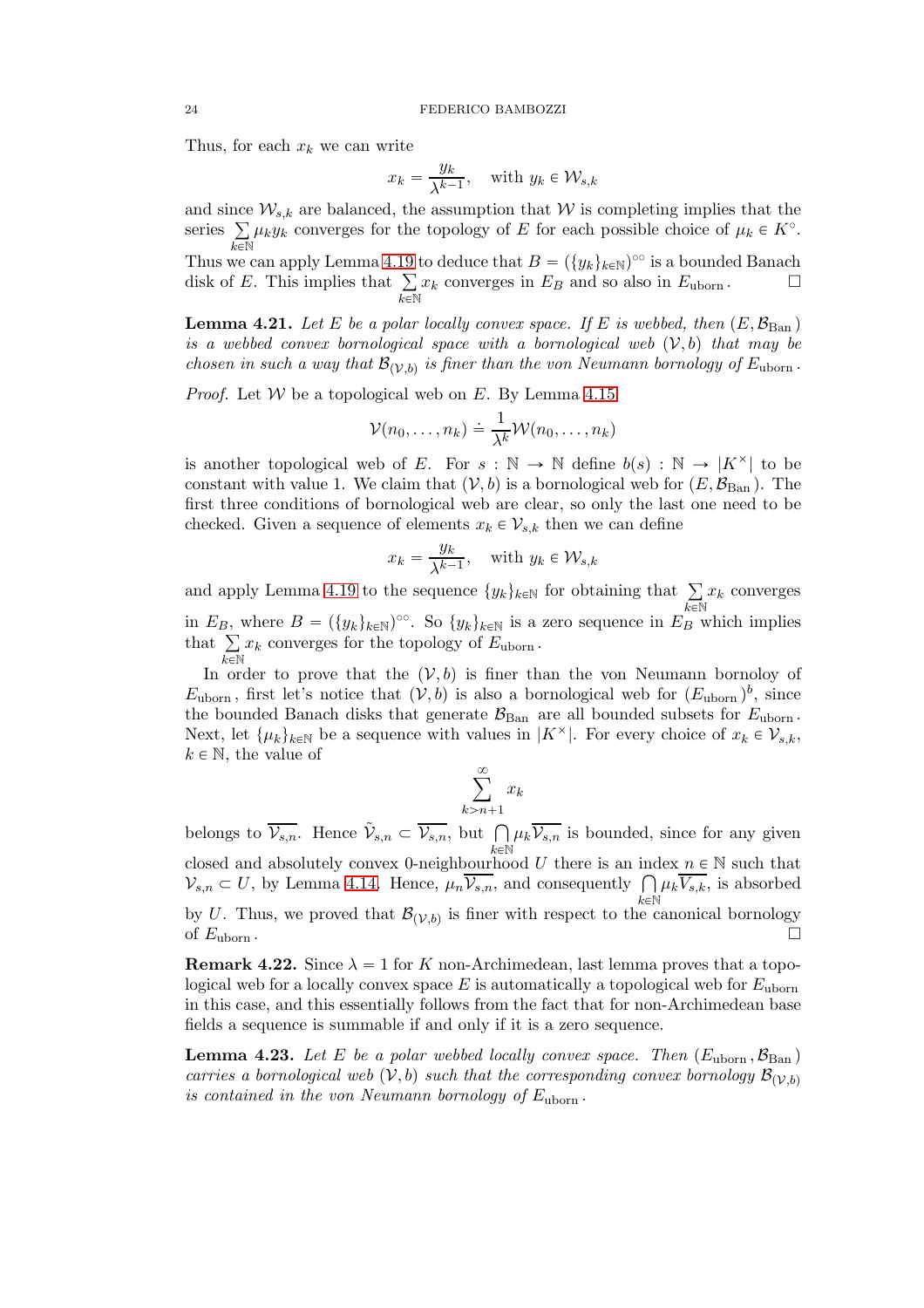*Proof.* By Lemma [4.20](#page-22-1) the ultrabornologification  $E_{\text{uborn}}$  of a polar webbed locally convex space E is webbed. Then, Lemma [4.21](#page-23-0) applied to E yields the assertion.  $\square$ 

Finally we are able to deduce the main result of this sectiom. Here we propose again the full statement of the theorem as already stated in the introduction.

**Theorem 4.24.** If E is an ultrabornological locally convex space and F is a polar webbed locally convex space defined over a sphericaly complete field K, then every linear map  $f : E \to F$  which has bornologically closed graph with respect to  $(E, \mathcal{B}_{\text{Ban}})$ and  $(F,\mathcal{B}_{\text{Ban}})$ , is continuous even if regarded as a map  $f : E \to F_{\text{uborn}}$ .

*Proof.* We consider  $(E,\mathcal{B}_{\text{Ban}})$  as domain space of f and  $(F_{\text{uborn}} ,\mathcal{B}_{\text{Ban}})$  as the codomain of f. Notice that the family of bounded Banach disks of F and of  $F_{\text{uborn}}$  coincide and that, by Lemma [4.20,](#page-22-1)  $F_{\text{uborn}}$  carries a bornological web  $(V, b)$  such that  $\mathcal{B}_{(V, b)}$ is finer than the canonical bornology of  $F_{\text{uborn}}$ . By hypothesis f has bornologically closed graph with respect to  $(E,\mathcal{B}_{\operatorname{Ban}})$  and  $(F,\mathcal{B}_{\operatorname{Ban}})$ , therefore we may apply The-orem [3.3](#page-16-0) in order to see that  $f$  is bounded, which also implies that  $f$  is bounded if regarded as a map from  $(E,\mathcal{B}_{\operatorname{Ban}})$  to  $(F_{\operatorname{uborn}})^b$ . Since E is ultrabornological, we get that  $f : E \to F_{\text{uborn}}$  is continuous.

Remark 4.25. The proof of de Wilde's Theorem presented here closely follow the proof given in [\[8\]](#page-26-6), adapting it in order to treat on the same footing both the Archimedean and the non-Archimedean base fields case. The main difference is the need of polarity assumption on  $E$  and spherically completeness assumption on  $K$ which are automatic in [\[8\]](#page-26-6).

Applications to bornological algebras. In this last section we show the applications which gave us the main motivations for writing down the proofs of the theorems discussed so far. The material of this section is mainly taken from one of the key technical point of author's Ph.D. thesis, [\[1\]](#page-26-0).

Definition 4.26. A bornological K-vector space A equipped with a bilinear associative function  $A \times A \rightarrow A$ , called multiplication map, is said to be a bornological algebra if the multiplication map is bounded. We always suppose that A has an identity and that the multiplication is commutative. A morphism of bornological algebras is a bounded linear map that preserves multiplication and maps 1 to 1.

Our next proposition is a generalization of Proposition  $3.7.5/1$  of [\[4\]](#page-26-11), which holds for Banach algebras.

<span id="page-24-0"></span>**Proposition 4.27.** Let  $A, B$  be bornological algebras over  $K$  for which the underlying bornological vector space of A is complete and the one of B is a webbed bornological vector space and let  $\phi : A \rightarrow B$  be an algebra morphism. Suppose that in  $B$  there is a family of ideals  $\mathcal I$  such that

- (1) each  $I \in \mathcal{I}$  is bornologically closed in B and each  $\phi^{-1}(I)$  is bornologically closed in A;
- (2) for each  $I \in \mathcal{I}$  one has  $\dim_K B/I < \infty$ ;
- $(3)$  U  $I = (0).$

 $I\bar{\in}\mathcal{I}$ Then,  $\phi$  is bounded.

*Proof.* Let  $I \in \mathcal{I}$  and let's denote  $\beta : B \to B/I$  the qutient epimorphism and  $\psi = \beta \circ \phi$ . Let  $\overline{\psi} : A/{\rm Ker}(\psi) \to B/I$  denote the canonical injection, which give us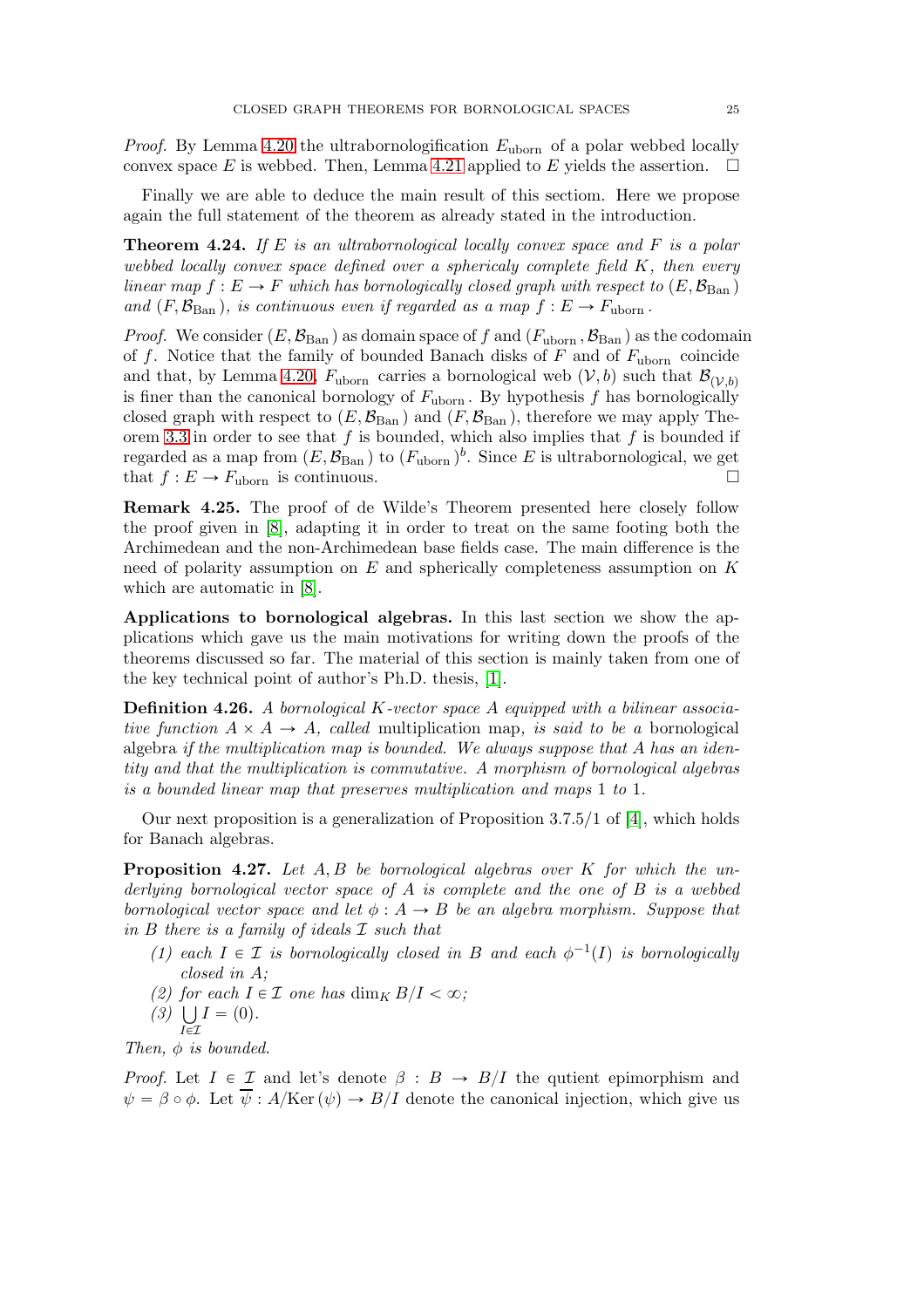the following commutative diagram



We have that Ker  $(\psi) = \phi^{-1}(I)$ , therefore, since by hypothesis  $B/I$  is finite dimensional, also  $A/{\rm Ker}(\psi)$  is. Thus, both  $B/I$  and  $A/{\rm Ker}(\psi)$  are finite dimensional separated bornological algebras, when they are equipped with the quotient bornology. Therefore, their underlying bornological vector spaces are isomorphic to the direct product of a finite number of copies of K. So,  $\psi$  is bounded and this implies the boundedness of  $\psi$ .

Let's consider a sequence  $\{a_n\}_{n\in\mathbb{N}}\subset A$  such that  $\lim_{n\to\infty}a_n=0$ , bornologically. Then

$$
\beta(\lim_{n\to\infty}\phi(a_n)) = \lim_{n\to\infty}(\beta\circ\phi)(a_n)
$$

since  $\beta$  is bounded, and therefore

$$
\lim_{n \to \infty} (\beta \circ \phi)(a_n) = \lim_{n \to \infty} \psi(a_n) = \psi(\lim_{n \to \infty} a_n) = 0
$$

which implies that  $\phi(\lim_{n\to\infty}a_n)\in I$ . Since this must be true for any  $I\in\mathcal{I}$  and  $\bigcup_{I\in\mathcal{I}}$  $\bar{l}\in\mathcal{I}$  $I =$ (0) we deduce that  $\phi(\lim_{n\to\infty}a_n)=0$ . This implies that the graph of  $\phi$  is bornologically closed, because then for any sequence  $\{a_n\}_{n\in\mathbb{N}}$  in A such that  $\lim_{n\to\infty}a_n=a$  one has that

$$
\lim_{n \to \infty} (a_n, \phi(a_n)) = (a, \phi(a)) \in \Gamma(\phi).
$$

Now we can apply Theorem [3.3](#page-16-0) to infer that  $\phi$  is bounded.

Let  $\rho = (\rho_1, ..., \rho_n) \in \mathbb{R}^n_+$  be a polyradius. We denote by  $W_K^n(\rho)$  the algebra of overconvergent (also called germs) analytic functions on the polycylinder of polyradius ρ. One can check that there is a bijection

$$
W_K^n(\rho) \cong \lim_{r > \rho} T_K^n(r)
$$

where  $T_K^n(r)$  denotes the algebra of strictly convergent analytic function on the polycylinder of polyradius r. Since  $T_K^n(r)$  are K-Banach algebras and by the Identity Theorem for analytic functions the system morphism of the inductive system are monomorphism, then  $W_K^n(\rho)$  has a canonical structure of complete bornological algebra. When  $\rho = (1, \ldots, 1)$  we will simply write  $W_K^n$ . For a detailed discussion of the algebras  $W_K^n(\rho)$ , their properties and their relations with the classical affinoid algebras and the algebras of germ of analytic functions on compact Stein subsets of complex analytic spaces the reader can refer to chapter 3 of [\[1\]](#page-26-0).

Definition 4.28. A strict K-dagger affinoid algebra is a complete bornological algebra which is isomorphic to a quotient  $W_K^n/I$ , for an ideal  $I \subset W_K^n$ .

A (non-strict) K-dagger affinoid algebra is a bornological algebra which is isomorphic to a quotient

$$
\frac{W_K^n(\rho)}{I}
$$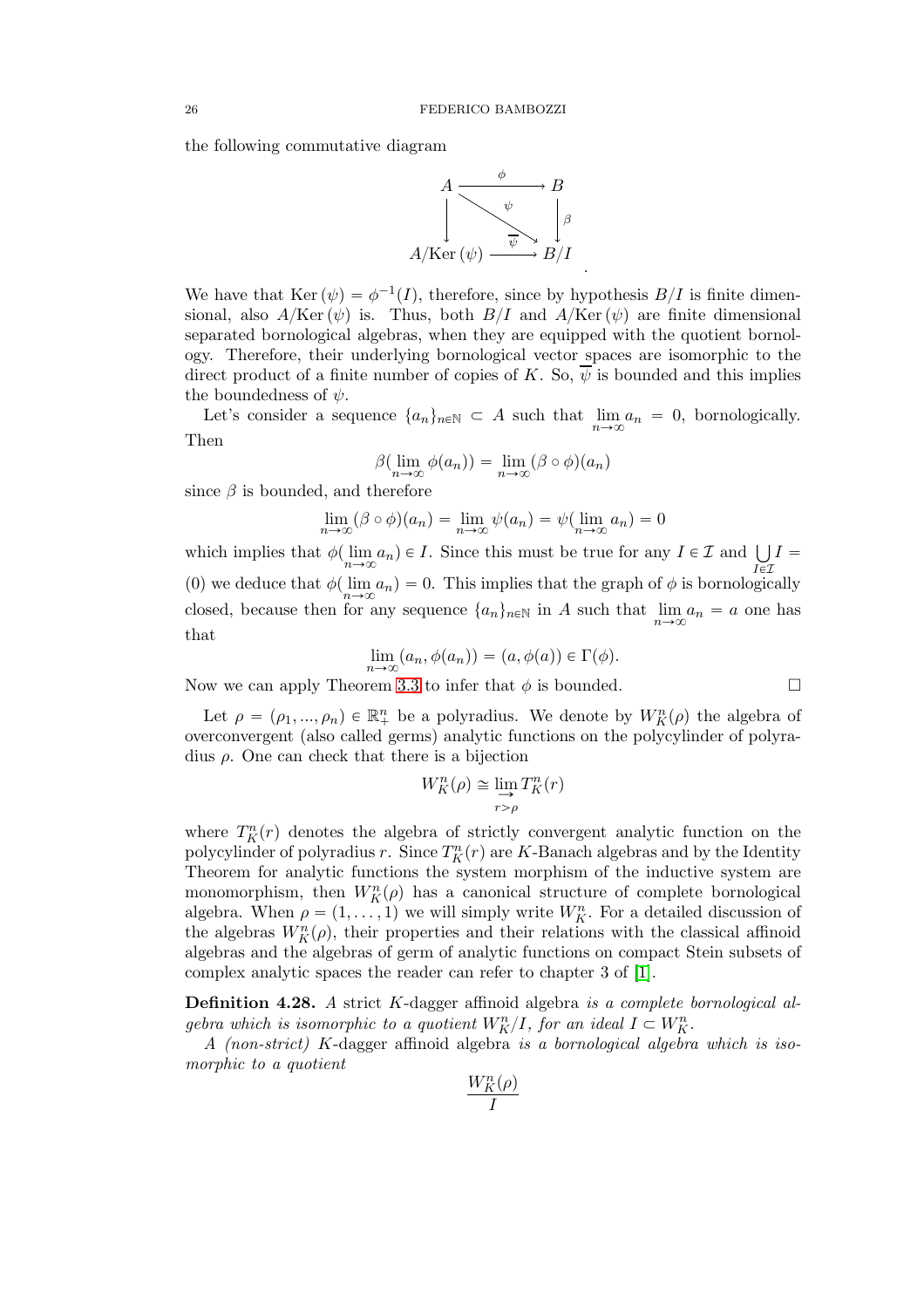## for an arbitrary polyradius ρ.

Remark 4.29. It is easy to check that the underlying bornological vector space of a K-dagger affinoid algebra is an LB-space, hence in particular it is a webbed bornological vector space.

From Proposition [4.27](#page-24-0) we can deduce the following result.

#### Proposition 4.30. Every morphism between dagger affinoid algebras is bounded.

*Proof.* If  $\phi : A \rightarrow B$  is an algebra morphism between strict K-dagger affinoid alge-bras then we can apply Proposition [4.27](#page-24-0) choosing as family  $\mathcal I$  the family of all powers of maximal ideals of B. The only non-trivial fact to check for applying Proposition [4.27](#page-24-0) is the requirement that all the elements of  $\mathcal I$  must be bornologically closed in B and their preimages bornologically closed in A. But in Section 3.2 of [\[1\]](#page-26-0) is proved that all ideals of dagger affinoid algebras are bornologically closed, hence it follows that  $\phi$  is bounded.

The non-strict case can be reduced to the strict case noticing that any nonstrict dagger affinoid algebra can be written as a direct limit of strict ones and that every algebra morphism can be written as a morphism of direct systems of algebras, as explained in Section 3.2 of [\[1\]](#page-26-0). Therefore, every morphism between non-strict dagger affinoid algebras can be written as a direct limit of bounded ones, hence it is bounded.  $\Box$ 

We conclude this overview of applications of the bornological Closed Graph Theorem by saying that the last proposition can be generalized to encompass a more general class of bornological algebras used in analytic geometry: Stein algebras and (at least a big subclass of) quasi-Stein algebras, both dagger and non-dagger. The arguments for showing the boundedness of algebra morphisms for this class of bornological algebras become more involved and do not fit in this discussion. The reader can refer to [\[3\]](#page-26-2) for such a study.

#### **REFERENCES**

- <span id="page-26-0"></span>[1] Bambozzi, F., "On a generalization of affinoid varieties", Ph.D. thesis, University of Padova, 2013, available at [http://arxiv.org/pdf/1401.5702.pdf.](http://arxiv.org/pdf/1401.5702.pdf)
- <span id="page-26-2"></span><span id="page-26-1"></span>[2] Bambozzi, F., Ben-Bassat, O., "Dagger Geometry as Banach Algebraic Geometry", preprint.
- [3] Bambozzi, F., Ben-Bassat, O., Kremnizer, K., "Stein Domains in Banach Algebraic Geometry", preprint.
- <span id="page-26-11"></span>[4] Bosch, S., Güntzer, U., Remmert, R., Non-Archimedean analysis. A systematic approach to rigid analytic geometry, Springer, 1984.
- <span id="page-26-10"></span><span id="page-26-3"></span>[5] Cámara, A., "Interaction of Topology and Algebra in Arithmetic Geometry." (2013).
- <span id="page-26-5"></span>[6] Durov, N. "New approach to Arakelov geometry.", arXiv preprint [arXiv:0704.2030](http://arxiv.org/abs/0704.2030) (2007).
- [7] De Wilde, M. "Ultrabornological spaces and the closed graph theorem." Bull. Soc. Roy. Sci. Liege 40 (1971): 116-118.
- <span id="page-26-6"></span>[8] Gach, F., "A note on closed graph theorems.", Acta Math. Univ. Comenianae 75.2 (2006): 209-218.
- [9] Gilsdorf, T., E., and Jerzy K. "On some non-archimedean closed graph theorems." LECTURE NOTES IN PURE AND APPLIED MATHEMATICS (1997): 153-158.
- <span id="page-26-4"></span>[10] Schiffmann, Jacquet, Ferrier, Gruson, Houzel, "Seminaire Banach", Lecture Notes in Mathematics 277, Edited by C. Houzel, Springer-Verlag, 1972.
- <span id="page-26-7"></span>[11] Hogbe-Nlend, H., "Bornologies and functional analysis: introductory course on the theory of duality topology-bornology and its use in functional analysis". Vol. 26. Elsevier, 1977.
- <span id="page-26-9"></span><span id="page-26-8"></span>[12] Hogbe-Nlend, H., "Théorie des bornologies et applications.", Springer, 1971.
- [13] Hogbe-Nlend, H., and Moscatelli, V. B., "Nuclear and conuclear spaces.", Elsevier, 2011.